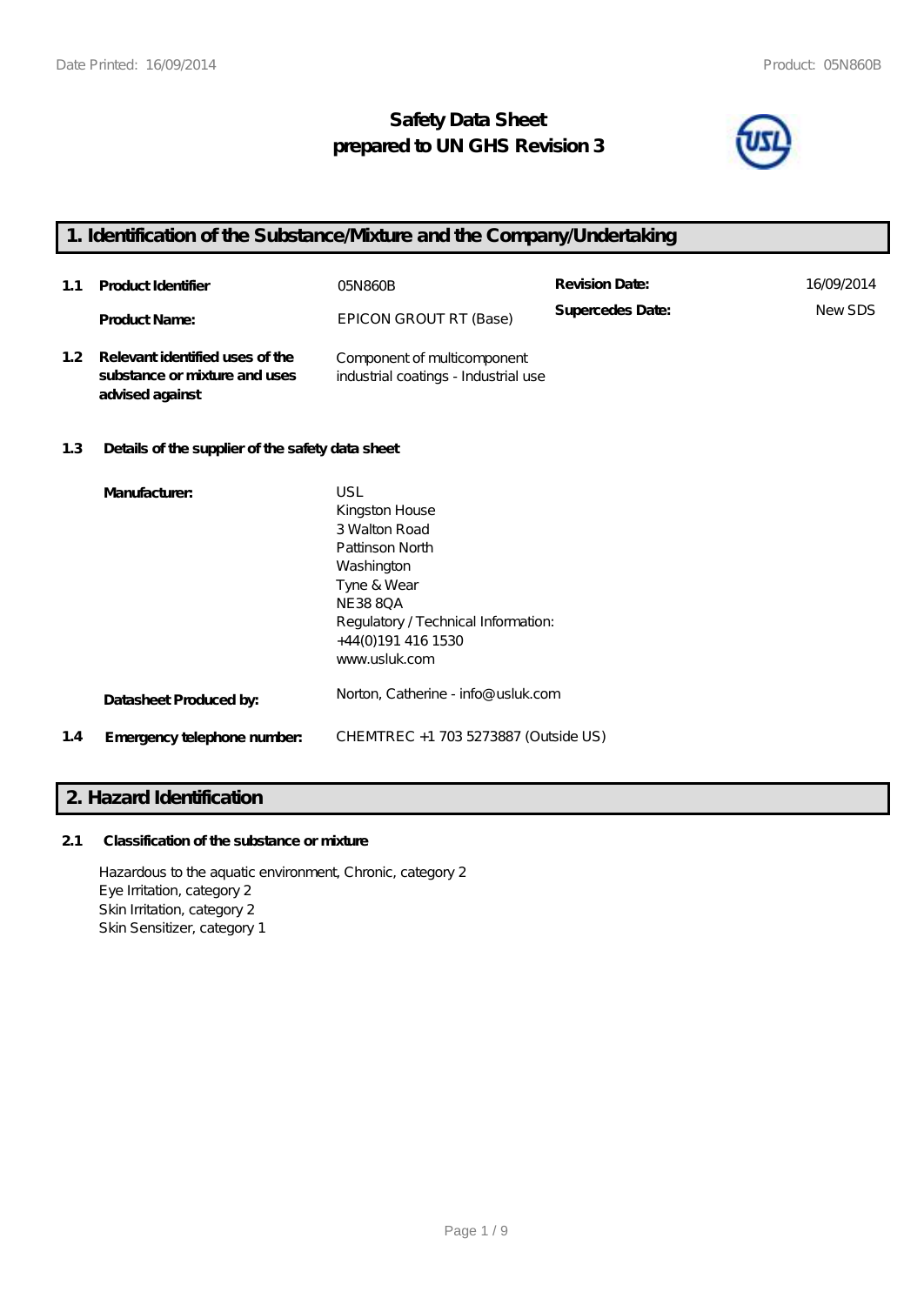### **2.2 Label elements**

### **Symbol(s) of Product**



### **Signal Word**

Warning

### **Named Chemicals on Label**

2-ethylhexyl glycidyl ether, reaction product bisphenol-a-(epichlorhydrin) epoxy resin (number average molecularweight <= 700), phenol, polymer with formaldehyde, glycidyl ether

### **HAZARD STATEMENTS**

| Hazardous to the aquatic environment,<br>Chronic, category 2 | H411             | Toxic to aguatic life with long lasting effects.                                                                                          |
|--------------------------------------------------------------|------------------|-------------------------------------------------------------------------------------------------------------------------------------------|
| Eye Irritation, category 2                                   | H319             | Causes serious eye irritation.                                                                                                            |
| Skin Irritation, category 2                                  | H315             | Causes skin irritation.                                                                                                                   |
| Skin Sensitizer, category 1                                  | H317             | May cause an allergic skin reaction.                                                                                                      |
| <b>PRECAUTION PHRASES</b>                                    |                  |                                                                                                                                           |
|                                                              | P <sub>261</sub> | Avoid breathing dust/fume/gas/mist/vapours/spray.                                                                                         |
|                                                              | P <sub>273</sub> | Avoid release to the environment.                                                                                                         |
|                                                              | P <sub>280</sub> | Wear protective gloves/protective clothing/eye protection/<br>face protection.                                                            |
|                                                              | P302+352         | IF ON SKIN: Wash with plenty of soap and water.                                                                                           |
|                                                              | $P305+351+338$   | IF IN EYES: Rinse cautiously with water for several minutes.<br>Remove contact lenses, if present and easy to do so.<br>Continue rinsing. |
|                                                              | P332+313         | If skin irritation occurs: Get medical advice attention.                                                                                  |
|                                                              | P333+313         | If skin irritation or rash occurs: Get medical advice attention.                                                                          |
|                                                              | P391             | Collect spillage.                                                                                                                         |
|                                                              |                  |                                                                                                                                           |

### **2.3 Other hazards**

Not applicable

### **Results of PBT and vPvB assessment:**

The product does not meet the criteria for PBT/VPvB in accordance with Annex XIII.

## **3. Composition/Information On Ingredients**

### **3.1 Substances**

#### **Hazardous Ingredients**

| CAS-No.    | <b>Chemical Name</b>                                                                                     |                              |                  |
|------------|----------------------------------------------------------------------------------------------------------|------------------------------|------------------|
| 25068-38-6 | reaction product bisphenol-a-(epichlorhydrin) epoxy resin (number average<br>molecularweight $\leq$ 700) |                              |                  |
| 28064-14-4 | phenol, polymer with formaldehyde, glycidyl ether                                                        |                              |                  |
| 2461-15-6  | 2-ethylhexyl glycidyl ether                                                                              |                              |                  |
| 64742-47-8 | distillates (petroleum), hydrotreated light                                                              | $1.0 - 2.5$                  |                  |
| 67-56-1    | methanol                                                                                                 | < 0.1                        |                  |
| CAS-No.    | <b>GHS Symbols</b>                                                                                       | <b>GHS Hazard Statements</b> | <b>M-Factors</b> |
| 25068-38-6 | GHSO7_GHSOQ                                                                                              | H 315-317-310-411            | $\left( \right)$ |

| 25068-38-6 | GHSO7-GHSO9 | H315-317-319-411 |          |
|------------|-------------|------------------|----------|
| 28064-14-4 | GHSO7-GHSO9 | H315-317-319-411 | $\Omega$ |
| 2461-15-6  | GHS 07      | H315-317-319     | $\Omega$ |
| 64742-47-8 | GHSO8       | H304             |          |
|            |             |                  |          |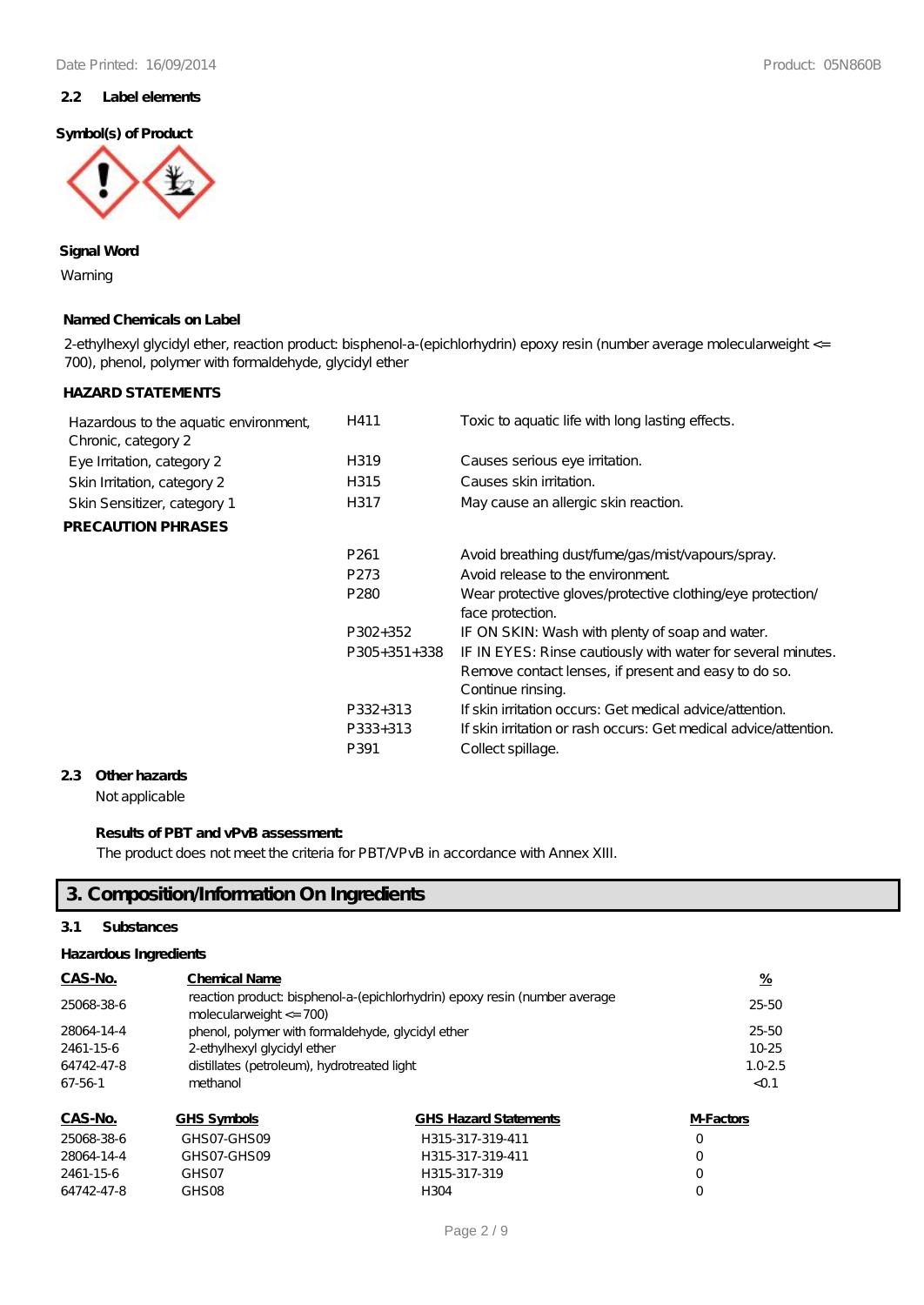#### 67-56-1 GHS02-GHS06-GHS08 H225-311-331-370-301 0

#### **Additional Information:** The text for GHS Hazard Statements shown above (if any) is given in Section 16.

### **4. First-aid Measures**

#### **4.1 Description of First Aid Measures**

**AFTER INHALATION:** Move to fresh air. Give oxygen or artificial respiration if needed. Consult a physician after significant exposure. Remove person to fresh air. If signs/symptoms continue, get medical attention.

**AFTER SKIN CONTACT:** Use a mild soap if available. Wash off immediately with soap and plenty of water while removing all contaminated clothes and shoes. If skin irritation persists, call a physician. In case of contact, immediately flush skin with plenty of water for at least 15 minutes while removing contaminated clothing and shoes.

**AFTER EYE CONTACT:** Rinse thoroughly with plenty of water for at least 15 minutes and consult a physician. Rinse immediately with plenty of water, also under the eyelids, for at least 15 minutes. Remove contact lenses. If eye irritation persists, consult a specialist.

**AFTER INGESTION:** Gently wipe or rinse the inside of the mouth with water. Give small amounts of water to drink. Do NOT induce vomiting. Never give anything by mouth to an unconscious person. If swallowed, call a poison control centre or doctor immediately.

#### **4.2 Most important symptoms and effects, both acute and delayed**

Irritating to eyes and skin. May be harmful if swallowed. May cause long-term adverse effects in the aquatic environment.

#### **4.3 Indication of any immediate medical attention and special treatment needed**

No information available on clinical testing and medical monitoring. Specific toxicological information on substances, if available, can be found in section 11.

### **5. Fire-fighting Measures**

#### **5.1 Extinguishing Media:**

Alcohol Foam, Carbon Dioxide, Dry Chemical, Water Fog

FOR SAFETY REASONS NOT TO BE USED: Alcohol, Alcohol based solutions, any other media not listed above.

#### **5.2 Special hazards arising from the substance or mixture** No Information

#### **5.3 Advice for firefighters**

In the event of fire, wear self-contained breathing apparatus. Water sprayDry powderAlcohol-resistant foamCarbon dioxide (CO2)High volume water jet. Use water spray, alcohol-resistant foam, dry chemical or carbon dioxide. Contains epoxy constituents. See information supplied by the manufacturer.

### **6. Accidental Release Measures**

#### **6.1 Personal precautions, protective equipment and emergency procedures**

Ensure adequate ventilation. Use personal protective equipment.

#### **6.2 Environmental precautions**

Do not allow material to contaminate ground water system. Prevent product from entering drains.

### **6.3 Methods and material for containment and cleaning up**

Prevent further leakage or spillage if safe to do so. Contain spillage, soak up with non-combustible absorbent material, (e.g. sand, earth, diatomaceous earth, vermiculite) and transfer to a container for disposal according to local / national regulations (see section 13).

### **6.4 Reference to other sections**

Please refer to disposal requirements or country specific disposal requirements for this material. See Section 13 for further information.

### **7. Handling and Storage**

### **7.1 Precautions for safe handling**

**INSTRUCTIONS FOR SAFE HANDLING:** Keep containers dry and tightly closed to avoid moisture absorption and contamination. Use only in area provided with appropriate exhaust ventilation. Wear personal protective equipment. Do not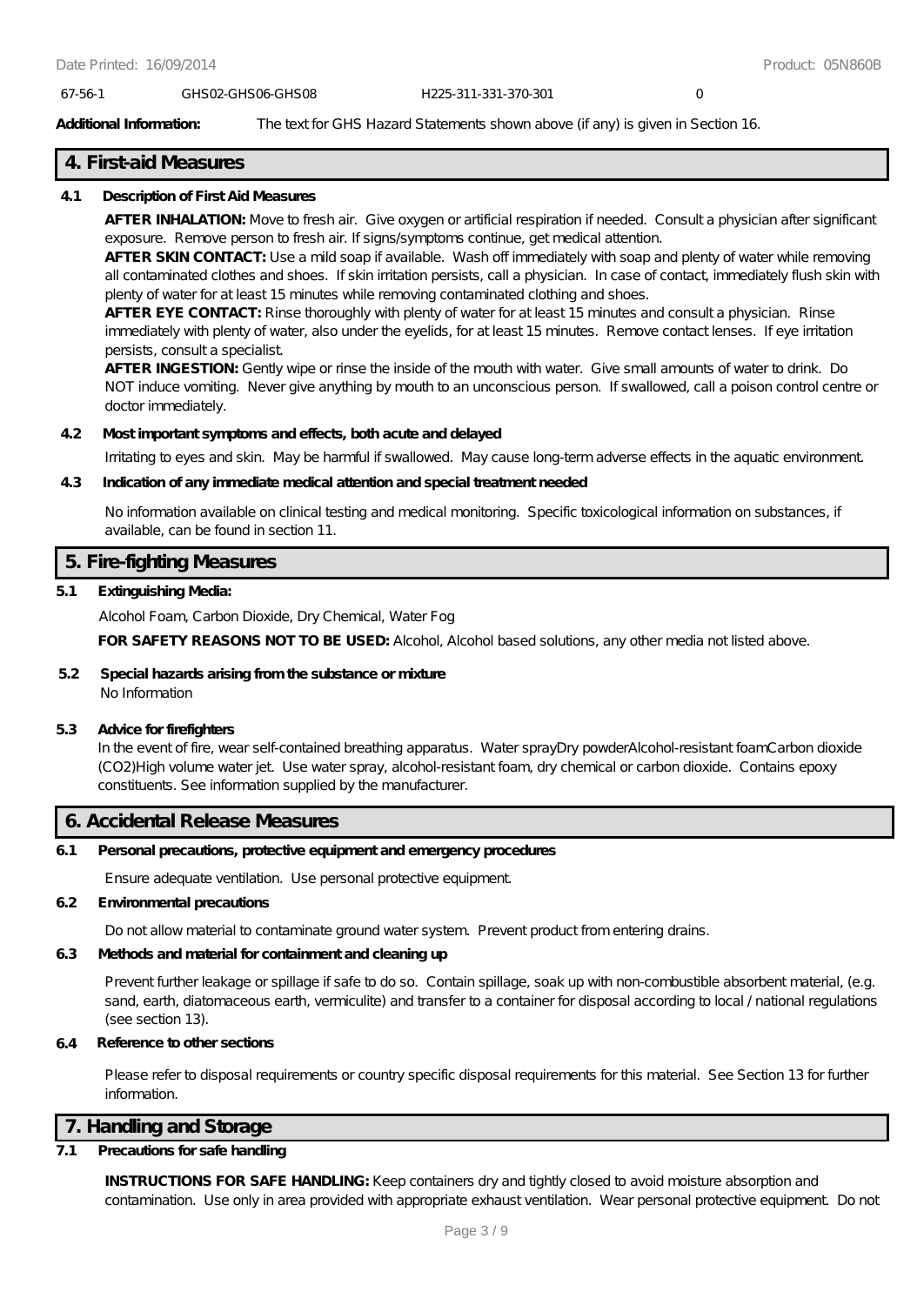breathe vapours or spray mist. Wash thoroughly after handling. Do not get in eyes, on skin, or on clothing. Use only with adequate ventilation/personal protection.

**PROTECTION AND HYGIENE MEASURES:** Wash hands before breaks and at the end of workday. When using, do not eat, drink or smoke.

#### **7.2 Conditions for safe storage, including any incompatibilities**

### **CONDITIONS TO AVOID:** Direct sources of heat.

**STORAGE CONDITIONS:** Store in original container. Keep containers tightly closed in a cool, well-ventilated place. Keep locked up or in an area accessible only to qualified or authorised persons. Store in a dry, well ventilated place away from sources of heat, ignition and direct sunlight.

#### **7.3 Specific end use(s)**

No specific advice for end use available.

### **8. Exposure Controls/Personal Protection**

#### **8.1 Control parameters**

#### **Ingredients with Occupational Exposure Limits (UK WELS)**

| Name                                                                                                         | %           | LTEL ppm | STEL ppm | STEL mg/m3 | LTEL ma/m3 | <b>OEL Note</b> |
|--------------------------------------------------------------------------------------------------------------|-------------|----------|----------|------------|------------|-----------------|
| reaction product bisphenol-a-(epichlorhydrin)<br>epoxy resin (number average molecular weight<br>$\leq$ 700) | 25-50       |          |          |            |            |                 |
| phenol, polymer with formaldehyde, glycidyl<br>ether                                                         | $25 - 50$   |          |          |            |            |                 |
| 2-ethylhexyl glycidyl ether                                                                                  | $10-25$     |          |          |            |            |                 |
| distillates (petroleum), hydrotreated light                                                                  | $1.0 - 2.5$ |          |          |            |            |                 |
| methanol                                                                                                     | $<$ 0.1     | 200      | 250      | 333        | 266        |                 |

**FURTHER INFORMATION:** Refer to the regulatory exposure limits for the workforce enforced in each country.

#### **8.2 Exposure controls**

#### **Personal Protection**

**RESPIRATORY PROTECTION:** Use only with ventilation to keep levels below exposure guidelines reported in this document. User should test and monitor exposure levels to ensure all personnel are below guidelines. If not sure, or not able to monitor, use State or federally approved supplied air respirator. For silica containing coatings in a liquid state, and/or if no exposure limits are established above, air-supplied respirators are generally not required.

**EYE PROTECTION:** Tightly fitting safety goggles. Safety glasses with side-shields

HAND PROTECTION: Gloves should be discarded and replaced if there is any indication of degradation or chemical breakthrough. Impervious glovesTake note of the information given by the producer concerning permeability and break through times, and of special workplace conditions (mechanical strain, duration of contact). Long sleeved clothing. Remove and wash contaminated clothing before re-use. Rubber or plastic apron.

**OTHER PROTECTIVE EQUIPMENT:** No Information

### **9. Physical and Chemical Properties**

### **9.1 Information on basic physical and chemical properties**

| Appearance:                           | Clear Liquid    |
|---------------------------------------|-----------------|
| <b>Physical State</b>                 | Liquid          |
| Odor                                  | Mild            |
| Odor threshold                        | Not determined  |
| рH                                    | Not determined  |
| Melting point / freezing point $(°C)$ | Not de termined |
| Boiling point/range (°C)              | $200 - N.D.$    |
| Flash Point (°C)                      | 100             |
|                                       |                 |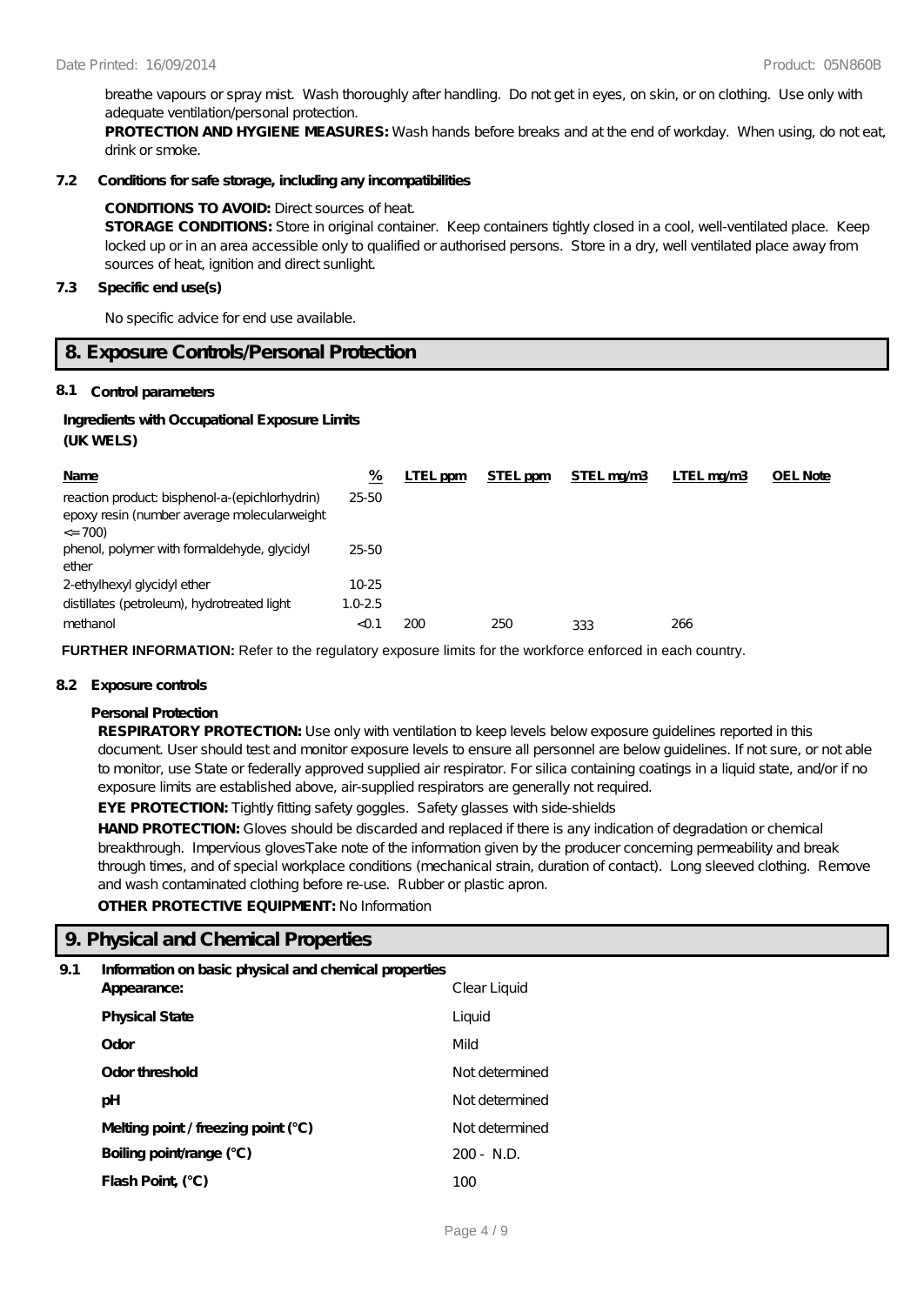| Evaporation rate                                | Not de termined |
|-------------------------------------------------|-----------------|
| Flammability (solid, gas)                       | Not de termined |
| Upper/lower flammability or explosive<br>limits | $10 - 20$       |
| Vapour Pressure, mmHq                           | Not determined  |
| Vapour density                                  | Not de termined |
| Relative density                                | Not de termined |
| Solubility in / Miscibility with water          | Not Determined  |
| Partition coefficient n-octanol/water           | Not determined  |
| Auto-ignition temperature (°C)                  | Not determined  |
| Decomposition temperature (°C)                  | Not de termined |
| <b>Viscosity</b>                                | Not de termined |
| Explosive properties                            | Not de termined |
| Oxidising properties                            | Not determined  |
| Other information                               |                 |
| VOC Content g/l:                                | O               |
| Specific Gravity (g/cm3)                        | 1.150           |

### **10. Stability and Reactivity**

### **10.1 Reactivity**

**9.2 Other information**

No reactivity hazards known under normal storage and use conditions.

#### **10.2 Chemical stability**

No decomposition if stored and applied as directed. Stable under normal conditions.

#### **10.3 Possibility of hazardous reactions**

Hazardous polymerisation does not occur.

### **10.4 Conditions to avoid**

Direct sources of heat.

### **10.5 Incompatible materials**

Strong oxidizing agents. Acids and basesAmines

#### **10.6 Hazardous decomposition products**

Thermal decomposition can lead to release of irritating gases and vapours. Alcohols. Exothermic reaction. Carbon dioxide (CO2), carbon monoxide (CO), oxides of nitrogen (NOx), dense black smoke.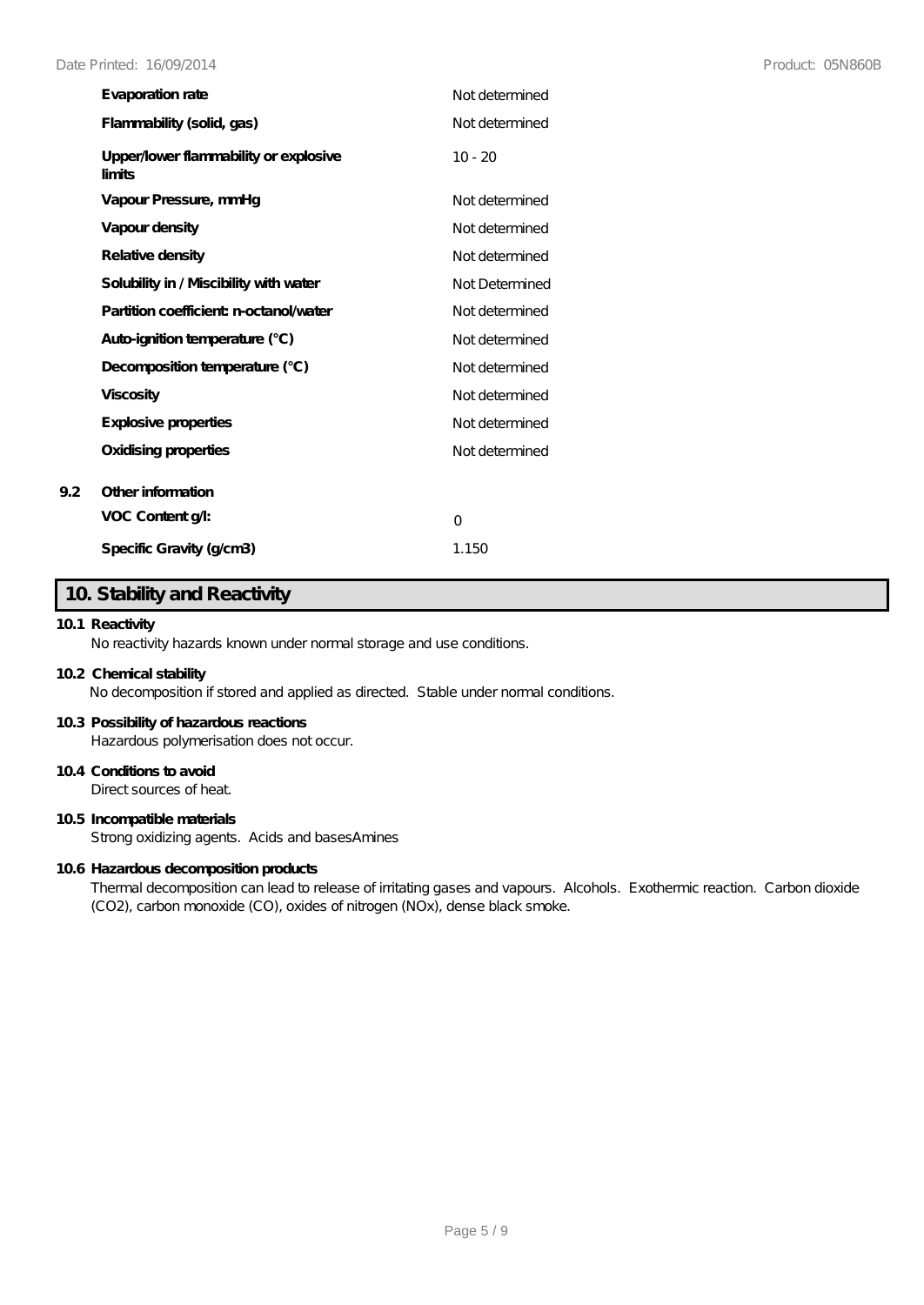### **11. Toxicological Information**

### **11.1 Information on toxicological effects**

- **Acute Toxicity:**
	- **Oral LD50:**
	- **Inhalation LC50:**

| Imitation:                 | No information available. |
|----------------------------|---------------------------|
| Corrosivity:               | No information available. |
| Sensitization:             | No information available. |
| Repeated dose toxicity:    | No information available. |
| Carcinogenicity:           | No information available. |
| Mutagenicity:              | No information available. |
| Toxicity for reproduction: | No information available. |

### **If no information is available above under Acute Toxicity then the acute effects of this product have not been tested. Data on individual components are tabulated below:**

| CAS-No.    | <b>Chemical Name</b>                                                                                                             | Oral LD50             | Dermal LD50         | Vapor LC50 |
|------------|----------------------------------------------------------------------------------------------------------------------------------|-----------------------|---------------------|------------|
| 25068-38-6 | reaction product bisphenol-a-(epichlorhydrin)<br>epoxy resin (number average molecularweight 5000 mg/kg rat, oral<br>$\leq$ 700) |                       | 5000                |            |
| 28064-14-4 | phenol, polymer with formaldehyde, glycidyl<br>ether                                                                             | 5000 mg/kg. oral, rat | >2000 mg/kg, rabbit |            |
| 2461-15-6  | 2-ethylhexyl glycidyl ether                                                                                                      | 7800 mg/kg, rat       | >2000 mg/kg, rabbit |            |
| 67-56-1    | methanol                                                                                                                         | 2080 mg/kg rat oral   |                     |            |

### **Additional Information:**

No Information

## **12. Ecological Information**

| 121 | Toxicity:                                 |                                                                                    |
|-----|-------------------------------------------|------------------------------------------------------------------------------------|
|     | EC5048hr (Daphnia):                       | No information                                                                     |
|     | IC5072hr (Algae):                         | No information                                                                     |
|     | LC50 96hr (fish):                         | No information                                                                     |
|     | 12.2 Persistence and degradability:       | No information                                                                     |
|     | 12.3 Bioaccumulative potential:           | No information                                                                     |
|     | 12.4 Mobility in soil:                    | No information                                                                     |
|     | 125 Results of PBT and vPvB<br>assessment | The product does not meet the criteria for PBT/VPvB in accordance with Annex XIII. |
|     |                                           |                                                                                    |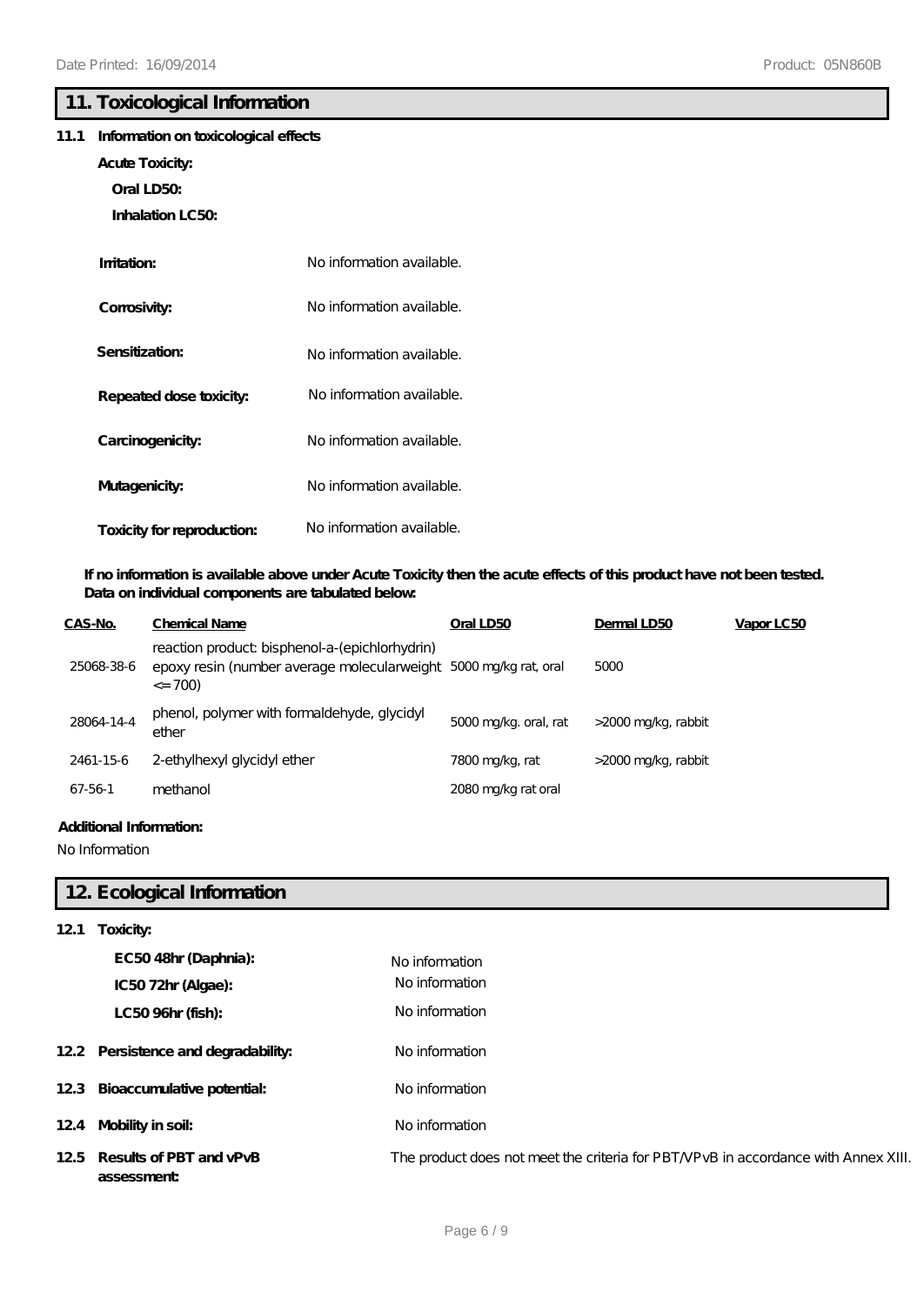#### **12.6 Other adverse effects:** No information

| CAS-No.    | <b>Chemical Name</b>                                                                                                       | EC5048hr       | IC5072hr       | LC5096hr |
|------------|----------------------------------------------------------------------------------------------------------------------------|----------------|----------------|----------|
| 25068-38-6 | reaction product bisphenol-a-(epichlorhydrin)<br>epoxy resin (number average molecularweight No information<br>$\leq$ 700) |                | No information |          |
| 28064-14-4 | phenol, polymer with formaldehyde, glycidyl<br>ether                                                                       | No information | No information |          |
| 2461-15-6  | 2-ethylhexyl glycidyl ether                                                                                                | No information | No information |          |
| 64742-47-8 | distillates (petroleum), hydrotreated light                                                                                | No information | No information |          |
| 67-56-1    | methanol                                                                                                                   | No information | No information |          |
|            |                                                                                                                            |                |                |          |

### **13. Disposal Considerations**

**13.1 WASTE TREATMENT METHODS:** If recycling is not practicable, dispose of in compliance with local regulations. Dispose of in accordance with local regulations. Empty containers should be taken to an approved waste handling site for recycling or disposal.

|      | 14. Transport Information                                                   |                                                                              |
|------|-----------------------------------------------------------------------------|------------------------------------------------------------------------------|
| 14.1 | UN number                                                                   | 3082                                                                         |
|      | 14.2 UN proper shipping name                                                | Environmentally hazardous substance, liquid, NO.S. (contains epoxy<br>resin) |
|      | Technical name                                                              |                                                                              |
|      | 14.3 Transport hazard class(es)                                             | 9                                                                            |
|      | Subsidiary shipping hazard                                                  |                                                                              |
|      | 14.4 Packing group                                                          | $\mathbf{III}$                                                               |
| 14.5 | Environmental hazards                                                       |                                                                              |
|      | 14.6 Special precautions for user                                           | Not applicable                                                               |
|      | $EmS-No.$                                                                   | $F-A, S-F$                                                                   |
| 14.7 | Transport in bulk according to Annex II<br>of MARPOL 73/78 and the IBC code | Not applicable                                                               |

### **15. Regulatory Information**

**15.1 Safety, health and environmental regulations/legislation for the substance or mixture:**

**National Regulations:**

**Denmark Product Registration Number:**

**Danish MAL Code:**

**Sweden Product Registration Number:**

**Norway Product Registration Number:**

**WGK Class:**

#### **15.2 Chemical Safety Assessment:**

No Chemical Safety Assessment has been carried out for this substance/mixture by the supplier.

### **16. Other Information**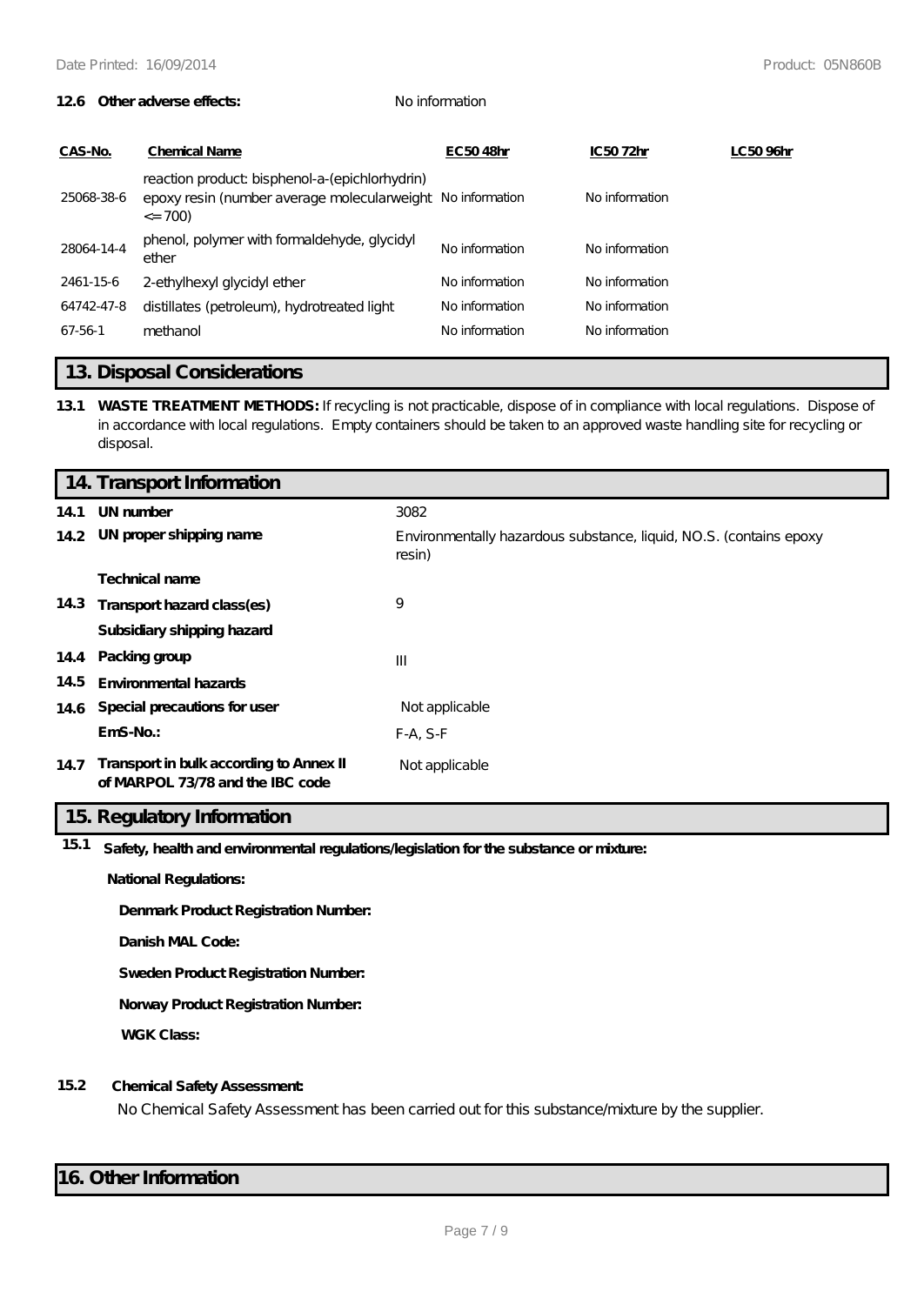#### **Text for GHS Hazard Statements shown in Section 3 describing each ingredient:**

| H <sub>225</sub> | Highly flammable liquid and vapour.              |
|------------------|--------------------------------------------------|
| H301             | Toxic if swallowed.                              |
| H304             | May be fatal if swallowed and enters airways.    |
| H311             | Toxic in contact with skin.                      |
| H315             | Causes skin irritation.                          |
| H317             | May cause an allergic skin reaction.             |
| H319             | Causes serious eye irritation.                   |
| H331             | Toxic if inhaled.                                |
| H370             | Causes damage to organs.                         |
| H411             | Toxic to aquatic life with long lasting effects. |

#### **Reasons for revision**

This is a new Safety Data Sheet (SDS).

List of References:

This Safety Data Sheet was compiled with data and information from the following sources:

The Ariel Regulatory Database provided by the 3E Corporation in Copenhagen, Denmark ESIS (The European Chemical Substances Information System), provided by the European Commission Joint Research Centre in Ispra, Italy Annex VI of the EU Council Directive 67/548/EEC Council Directive 67/548/EEC - Annex I or EU Council Directive 1999/45/EC European Union (EC) Regulation No. 1272/2008 on the classification, labelling and packaging of substances and mixtures (CLP Regulation) EU Council Decision 2000/532/EC and its Annex entitled "List of Wastes"

#### Acronym & Abbreviation Key:

| <b>CLP</b>    | Classification, Labeling & Packaging Regulation                        |
|---------------|------------------------------------------------------------------------|
| EC            | European Commission                                                    |
| ЕU            | European Union                                                         |
| US            | United States                                                          |
| CAS           | Chemical Abstract Service                                              |
| <b>EINECS</b> | European Inventory of Existing Chemical Substances                     |
| <b>REACH</b>  | Registration, Evaluation, Authorization of Chemicals Regulation        |
| <b>GHS</b>    | Globally Harmonized System of Classification and Labeling of Chemicals |
| LTEL          | Long term exposure limit                                               |
| STEL          | Short term exposure limit                                              |
| OEL           | Occupational exposure limit                                            |
| ppm           | Parts per million                                                      |
| mq/m3         | Milligrams per cubic meter                                             |
| <b>TLV</b>    | Threshold Limit Value                                                  |
| ACGIH         | American Conference of Governmental Industrial Hygienists              |
| OSHA          | Occupational Safety & Health Administration                            |
| PEL           | Permissible Exposure Limits                                            |
| <b>VOC</b>    | Volatile organic compounds                                             |
| q/1           | Grams per liter                                                        |
| mg/kg         | Milligrams per kilogram                                                |
| N/A           | Not applicable                                                         |
| LD50          | Lethal dose at 50%                                                     |
| LC50          | Lethal concentration at 50%                                            |
| EC50          | Half maximal effective concentration                                   |
| IC50          | Half maximal inhibitory concentration                                  |
| <b>PBT</b>    | Persistent bioaccumulative toxic chemical                              |
| vPvB          | Very persistent and very bioaccumulative                               |
| <b>EEC</b>    | European Economic Community                                            |
| ADR           | International Transport of Dangerous Goods by Road                     |
| <b>RID</b>    | International Transport of Dangerous Goods by Rail                     |
| UN            | United Nations                                                         |
| IMDG          | International Maritime Dangerous Goods Code                            |
| <b>IATA</b>   | International Air Transport Association                                |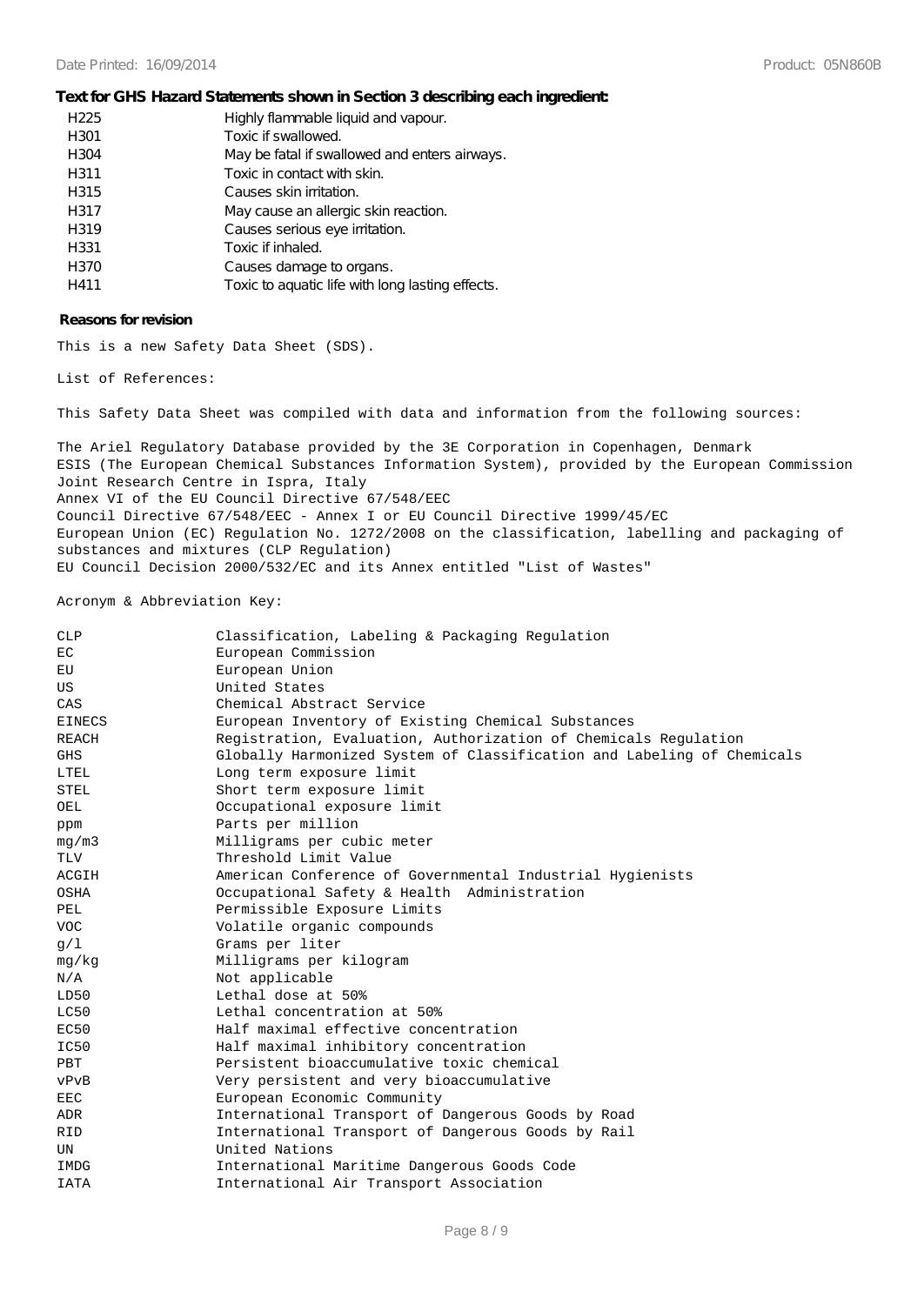MARPOL International Convention for the Prevention of Pollution From Ships, 1973 as modified by the Protocol of 1978 IBC International Bulk Container

For further information, please contact: Technical Services Department

The information on this sheet corresponds to our present knowledge. It is not a specification and it does not guarantee specific properties. The information is intended to provide general guidance as to health and safety based upon our knowledge of the handling, storage, and use of the product. It is not applicable to unusual or non-standard uses of the product or where instructions and recommendations are not followed.

No Information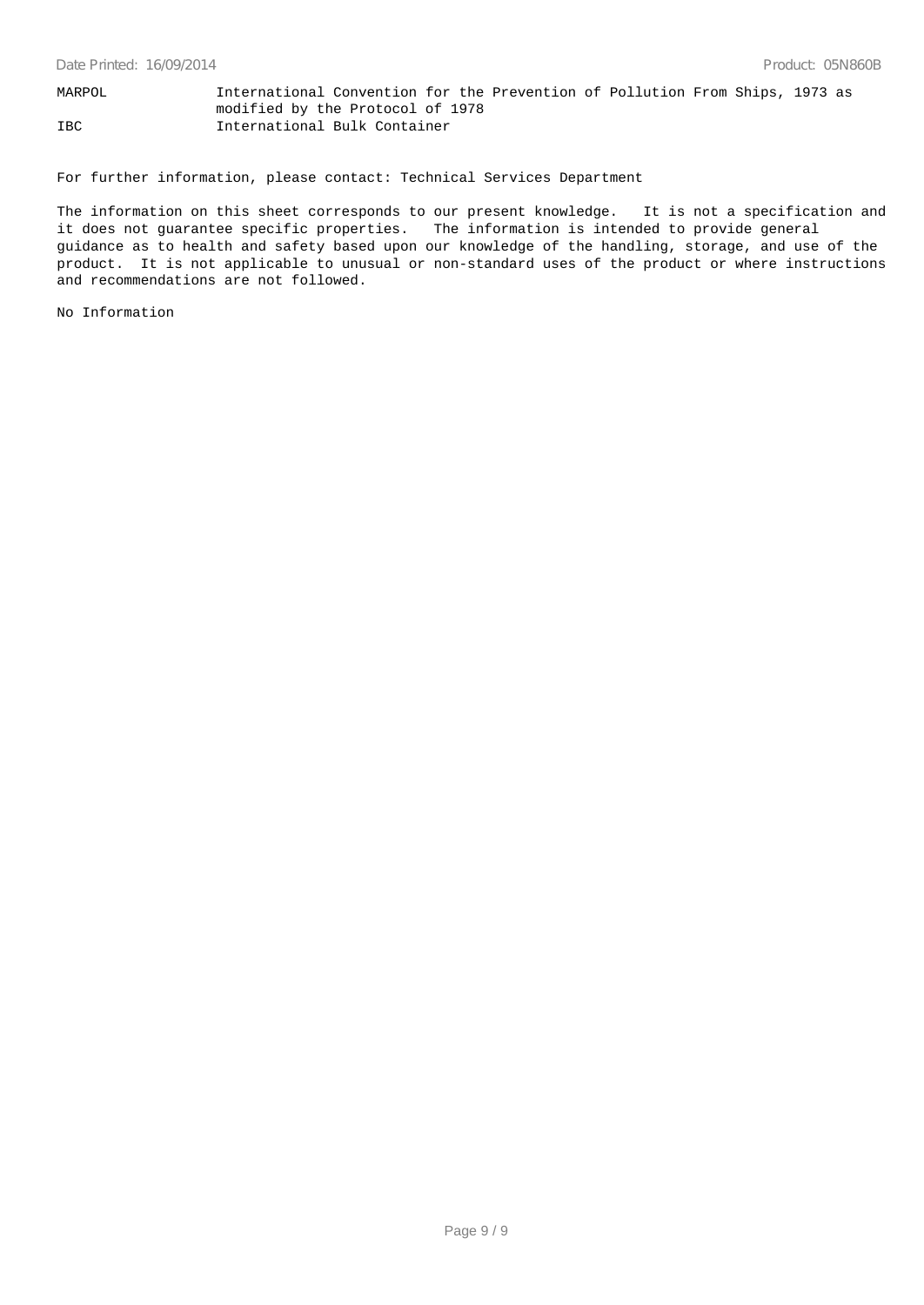## **Safety Data Sheet prepared to UN GHS Revision 3**



## **1. Identification of the Substance/Mixture and the Company/Undertaking**

| 1.1              | <b>Product Identifier</b>                                                           | 05N 860A                                                            | <b>Revision Date:</b> | 16/09/2014    |
|------------------|-------------------------------------------------------------------------------------|---------------------------------------------------------------------|-----------------------|---------------|
|                  | <b>Product Name:</b>                                                                | EPICON GROUT RT (Aggregate)                                         | Supercedes Date:      | <b>NewSDS</b> |
| 1.2 <sub>1</sub> | Relevant identified uses of the<br>substance or mixture and uses<br>advised against | Component of multicomponent<br>industrial coatings - Industrial use |                       |               |

### **1.3 Details of the supplier of the safety data sheet**

|     | Manufacturer:               | USL                                  |
|-----|-----------------------------|--------------------------------------|
|     |                             | Kingston House                       |
|     |                             | 3 Walton Road                        |
|     |                             | Pattinson North                      |
|     |                             | Washington                           |
|     |                             | Tyne & Wear                          |
|     |                             | NE 38 80 A                           |
|     |                             | Regulatory / Technical Information:  |
|     |                             | +44(0)191 416 1530                   |
|     |                             | www.usluk.com                        |
|     | Datasheet Produced by:      | Norton, Catherine - info@ usluk.com  |
| 1.4 | Emergency telephone number. | CHEMTREC +1 703 5273887 (Outside US) |

### **2. Hazard Identification**

### **2.1 Classification of the substance or mixture**

Serious Eye Damage, category 1 Skin Irritation, category 2 Skin Sensitizer, category 1

### **2.2 Label elements**

#### **Symbol(s) of Product**



**Signal Word** Danger

**Named Chemicals on Label**

cement, portland, chemicals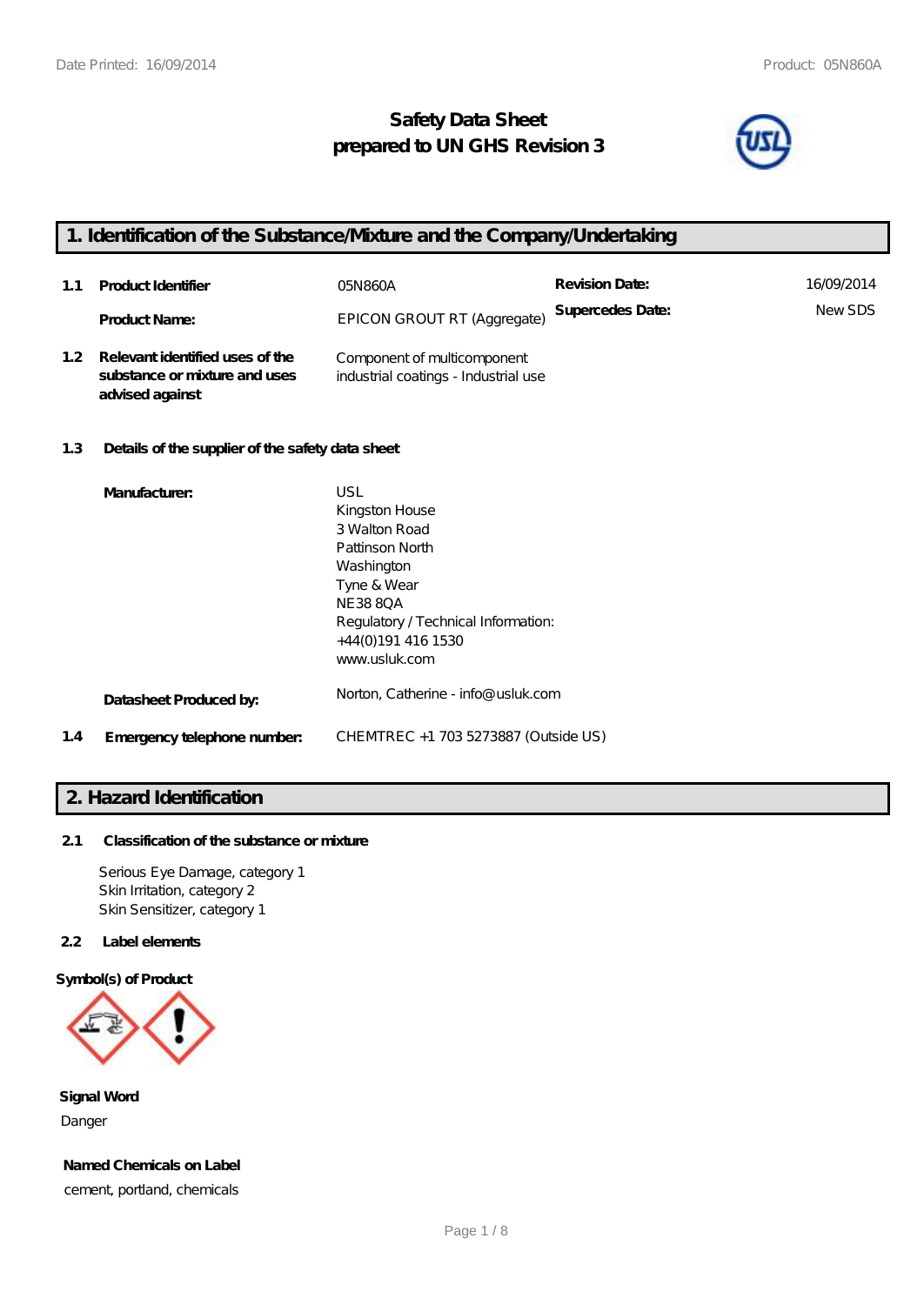#### **HAZARD STATEMENTS**

| Serious Eye Damage, category 1 | H318                 | Causes serious eye damage.                                                                                                                |
|--------------------------------|----------------------|-------------------------------------------------------------------------------------------------------------------------------------------|
| Skin Irritation, category 2    | H315                 | Causes skin irritation.                                                                                                                   |
| Skin Sensitizer, category 1    | H317                 | May cause an allergic skin reaction.                                                                                                      |
| <b>PRECAUTION PHRASES</b>      |                      |                                                                                                                                           |
|                                | P <sub>261</sub>     | Avoid breathing dust/fume/gas/mist/vapours/spray.                                                                                         |
|                                | P <sub>280</sub>     | Wear protective gloves/protective clothing/eye protection/<br>face protection.                                                            |
|                                | $P301+310$           | IF SWALLOWED: Immediately call a POISON CENTER or<br>doctor/physician.                                                                    |
|                                | P302+352             | IF ON SKIN: Wash with plenty of soap and water.                                                                                           |
|                                | $P305+351+338$       | IF IN EYES: Rinse cautiously with water for several minutes.<br>Remove contact lenses, if present and easy to do so.<br>Continue rinsing. |
|                                | P332+313<br>P333+313 | If skin irritation occurs: Get medical advice attention.<br>If skin irritation or rash occurs: Get medical advice attention.              |

### **2.3 Other hazards**

Not applicable

#### **Results of PBT and vPvB assessment:**

The product does not meet the criteria for PBT/VPvB in accordance with Annex XIII.

# **3. Composition/Information On Ingredients**

#### **3.1 Substances**

### **Hazardous Ingredients**

| CAS-No.<br>65997-15-1 | <b>Chemical Name</b><br>cement, portland, chemicals |                              | <u>%</u><br>10-25 |
|-----------------------|-----------------------------------------------------|------------------------------|-------------------|
| CAS-No.               | GHS Symbols                                         | <b>GHS Hazard Statements</b> | <b>M-Factors</b>  |
| 65997-15-1            | GHSO5-GHSO7                                         | H315-317-318                 |                   |
|                       |                                                     |                              |                   |

**Additional Information:** The text for GHS Hazard Statements shown above (if any) is given in Section 16.

#### **4. First-aid Measures**

#### **4.1 Description of First Aid Measures**

**AFTER INHALATION:** Move to fresh air. Give oxygen or artificial respiration if needed. Consult a physician after significant exposure. Provide fresh air, rest and warmth. Call a physician immediately. Give oxygen or artificial respiration if needed. When risk of unconsciousness, place and transport the victim in secured recovery position.

**AFTER SKIN CONTACT:** Use a mild soap if available. Wash off with warm water and soap. Wash off immediately with soap and plenty of water while removing all contaminated clothes and shoes. If skin irritation persists, call a physician. Flush eyes with water at least 15 minutes. Get medical attention if eye irritation develops or persists. Do not use solvent or thinners to clean skin.

**AFTER EYE CONTACT:** Rinse immediately with plenty of water, also under the eyelids, for at least 15 minutes. Remove contact lenses. If eye irritation persists, consult a specialist.

**AFTER INGESTION:** Gently wipe or rinse the inside of the mouth with water. Give small amounts of water to drink. Do NOT induce vomiting. Never give anything by mouth to an unconscious person. If swallowed, DO NOT induce vomiting unless directed to do so by medical personnel. If vomiting occurs spontaneously: Keep head below hips to prevent aspiration of stomach vomit into lungs. Provide fresh air, rest and warmth. Do not induce vomiting. Get immediate medical attention. Never give anything by mouth to an unconscious person.

#### **4.2 Most important symptoms and effects, both acute and delayed**

No Information

### **4.3 Indication of any immediate medical attention and special treatment needed**

No information available on clinical testing and medical monitoring. Specific toxicological information on substances, if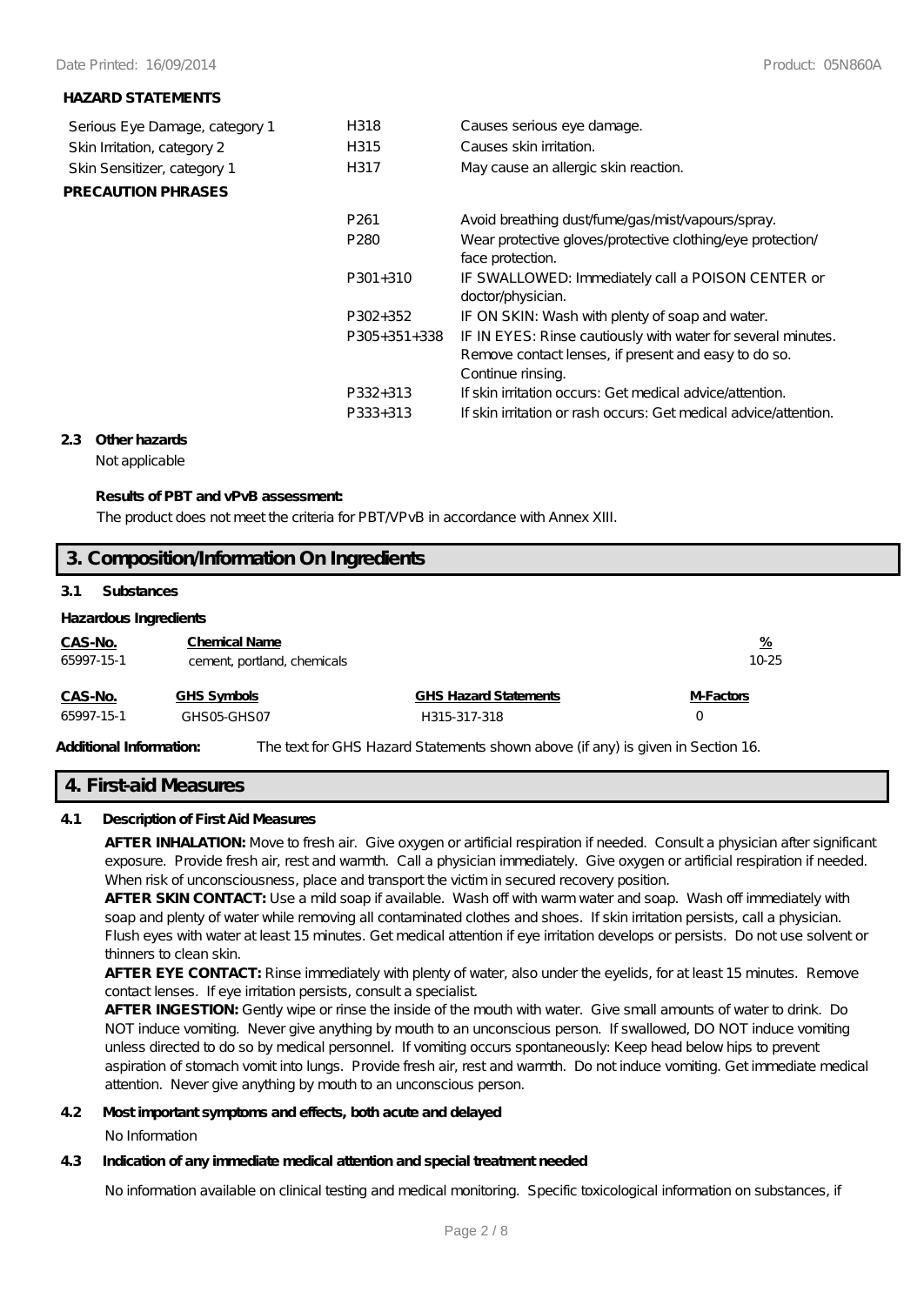available, can be found in section 11. When symptoms persist or in all cases of doubt seek medical advice. Show this safety data sheet to the doctor in attendance.

### **5. Fire-fighting Measures**

#### **5.1 Extinguishing Media:**

Alcohol Foam, Carbon Dioxide, Dry Chemical, Water Fog

**FOR SAFETY REASONS NOT TO BE USED:** Alcohol, Alcohol based solutions, any other media not listed above. Do not use a solid water stream as it may scatter and spread fire.

#### **5.2 Special hazards arising from the substance or mixture**

Heating or fire conditions liberates toxic gas. Flash back possible over considerable distance. As the product contains combustible organic components, fire will produce dense black smoke containing hazardous products of combustion (see section 10). Vapours may form explosive mixtures with air. Solvent vapours are heavier than air and may spread along floors and ignite.

#### **5.3 Advice for firefighters**

None known. The product itself does not burn. In the event of fire, wear self-contained breathing apparatus. WaterUse water spray, alcohol-resistant foam, dry chemical or carbon dioxide. Collect contaminated fire extinguishing water separately. This must not be discharged into drains. Keep containers and surroundings cool with water spray.

#### **6. Accidental Release Measures**

#### **6.1 Personal precautions, protective equipment and emergency procedures**

Ensure adequate ventilation. Avoid dust formation. Use personal protective equipment. Remove all sources of ignition.

#### **6.2 Environmental precautions**

Do not allow material to contaminate ground water system. Prevent product from entering drains. Local authorities should be advised if significant spillages cannot be contained.

### **6.3 Methods and material for containment and cleaning up**

Pick up and arrange disposal without creating dust. Pick up and transfer to properly labelled containers. Prevent further leakage or spillage if safe to do so. Contain spillage, soak up with non-combustible absorbent material, (e.g. sand, earth, diatomaceous earth, vermiculite) and transfer to a container for disposal according to local / national regulations (see section 13). After cleaning, flush away traces with water.

#### **6.4 Reference to other sections**

Please refer to disposal requirements or country specific disposal requirements for this material. See Section 13 for further information.

### **7. Handling and Storage**

### **7.1 Precautions for safe handling**

**INSTRUCTIONS FOR SAFE HANDLING:** Take necessary action to avoid static electricity discharge (which might cause ignition of organic vapours). Take measures to prevent the build up of electrostatic charge. Prevent the creation of flammable or explosive concentrations of vapour in air and avoid vapour concentration higher than the occupational exposure limits. Electrical equipment should be protected to the appropriate standard. Preparation may charge electrostatically: always use earthing leads when transferring from one container to another. Use only in area provided with appropriate exhaust ventilation. Provide sufficient air exchange and/or exhaust in work rooms. To avoid ignition of vapours by static electricity discharge, all metal parts of the equipment must be grounded. Wear personal protective equipment. Do not breathe vapours/dust. Do not breathe vapours or spray mist. Use only explosion-proof equipment. Avoid contact with skin and eyes. Protect from moisture. Wash thoroughly after handling. Do not taste or swallow.

**PROTECTION AND HYGIENE MEASURES:** Wash hands before breaks and at the end of workday. Do not breathe dust. When using, do not eat, drink or smoke.

### **7.2 Conditions for safe storage, including any incompatibilities**

**CONDITIONS TO AVOID:** Exposure to moisture. Avoid moisture. Avoid heat, sparks, flames and other ignition sources. **STORAGE CONDITIONS:** Store in original container. Keep tightly closed in a dry and cool place. Keep in a dry place. Keep locked up or in an area accessible only to qualified or authorised persons. Keep container closed. Store in a dry, well ventilated place away from sources of heat, ignition and direct sunlight. Store away from: oxidising materials, acids, and alkalis. Store in upright position only. Storage of flammable liquids.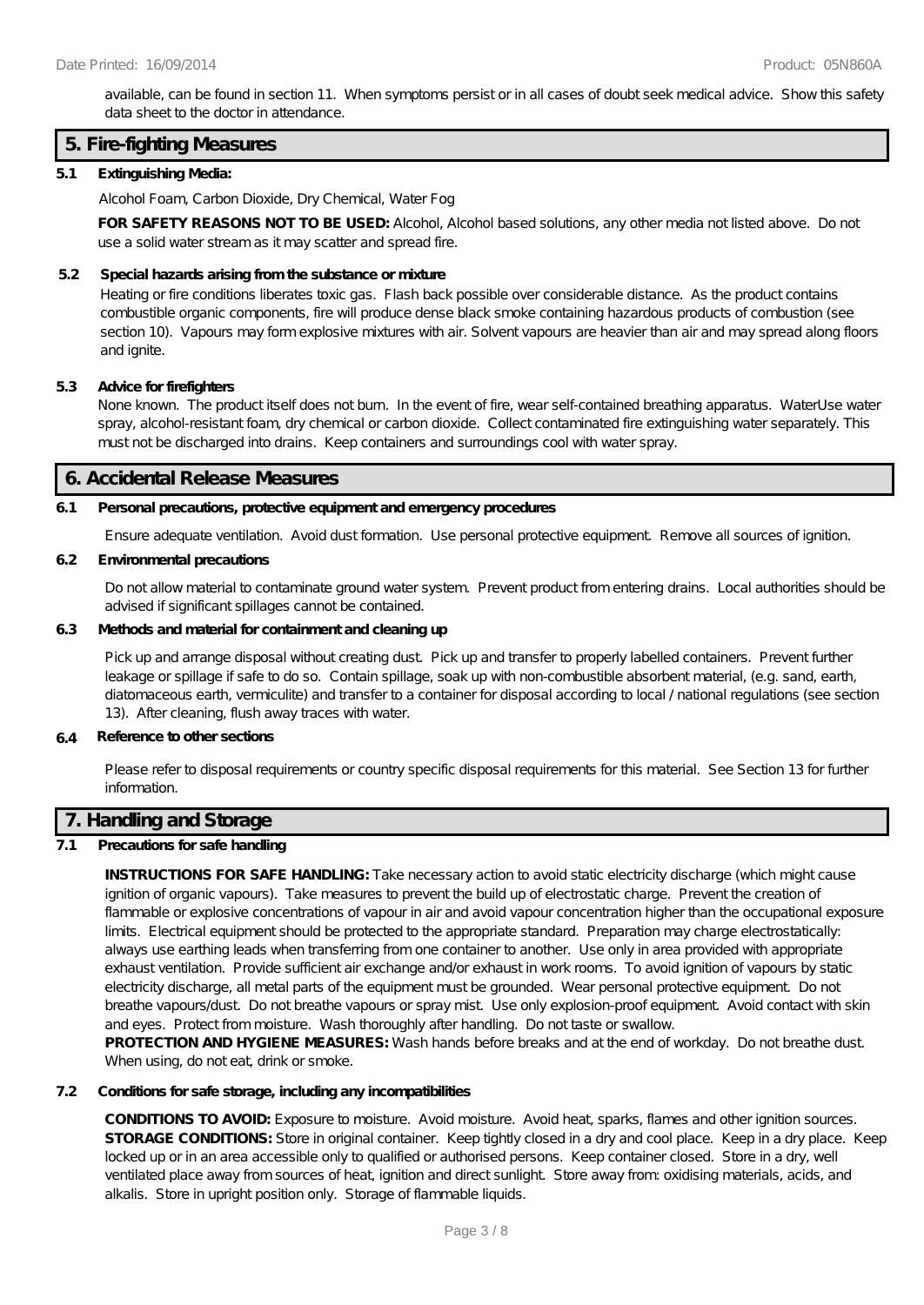#### **7.3 Specific end use(s)**

No specific advice for end use available.

### **8. Exposure Controls/Personal Protection**

#### **8.1 Control parameters**

#### **Ingredients with Occupational Exposure Limits**

#### **(UK WELS)**

| <b>Name</b>                 |           |  | % LTEL ppm STEL ppm STEL ma/m3 LTEL ma/m3 OEL Note |  |
|-----------------------------|-----------|--|----------------------------------------------------|--|
| cement, portland, chemicals | $10 - 25$ |  |                                                    |  |

**FURTHER INFORMATION:** Refer to the regulatory exposure limits for the workforce enforced in each country.

#### **8.2 Exposure controls**

#### **Personal Protection**

RESPIRATORY PROTECTION: Dust safety masks are recommended when the dust concentration is more than 10 mg/m3. Effective dust mask. Use compressed air or fresh air breathing apparatus in closed compartments. Wear respiratory protection with combination filter (dust and gas filter, EN 141) during spraying operations: Gas filter type A1 (organic substances). Dust filter P3 (for fine dust). Ensure adequate ventilation, especially in confined areas.

EYE PROTECTION: Tightly fitting safety goggles. Safety glasses with side-shieldsIf splashes are likely to occur, wear: Faceshield, tightly fitting safety goggles.

**HAND PROTECTION:** Protective glovesTake note of the information given by the producer concerning permeability and break through times, and of special workplace conditions (mechanical strain, duration of contact). Be aware that in daily use the durability of a chemical resistant protective glove can be notably shorter than the break through time measured according to EN 374, due to the numerous outside influences (e.g. temperature). Long sleeved clothing. Remove and wash contaminated clothing before re-use. Protective gloves complying with EN 374: PVA. Viton®. Protective gloves complying with EN 374: PVA. Nitrile rubber. Use chemical resistant gloves and lotions and barrier creams to prevent drying of the skin. **OTHER PROTECTIVE EQUIPMENT:** Ensure that eyewash stations and safety showers are close to the workstation location.

### **9. Physical and Chemical Properties**

| 9.1 | Information on basic physical and chemical properties |                          |
|-----|-------------------------------------------------------|--------------------------|
|     | Appearance:                                           | Dark Grey Fine Aggregate |
|     | <b>Physical State</b>                                 | Solid                    |
|     | Odor                                                  | None                     |
|     | Odor threshold                                        | Not determined           |
|     | pH                                                    | Not determined           |
|     | Melting point / freezing point (°C)                   | Not determined           |
|     | Boiling point/range (°C)                              | $100 - N.D.$             |
|     | Flash Point, (°C)                                     | 400                      |
|     | Evaporation rate                                      | Not determined           |
|     | Flammability (solid, gas)                             | Not determined           |
|     | Upper/lower flammability or explosive<br>limits       | $20 - 30$                |
|     | Vapour Pressure, mmHg                                 | Not determined           |
|     | Vapour density                                        | Not determined           |
|     | Relative density                                      | Not determined           |
|     | Solubility in / Miscibility with water                | Not Determined           |
|     | Partition coefficient n-octanol/water                 | Not determined           |
|     | Auto-ignition temperature (°C)                        | Not determined           |
|     |                                                       |                          |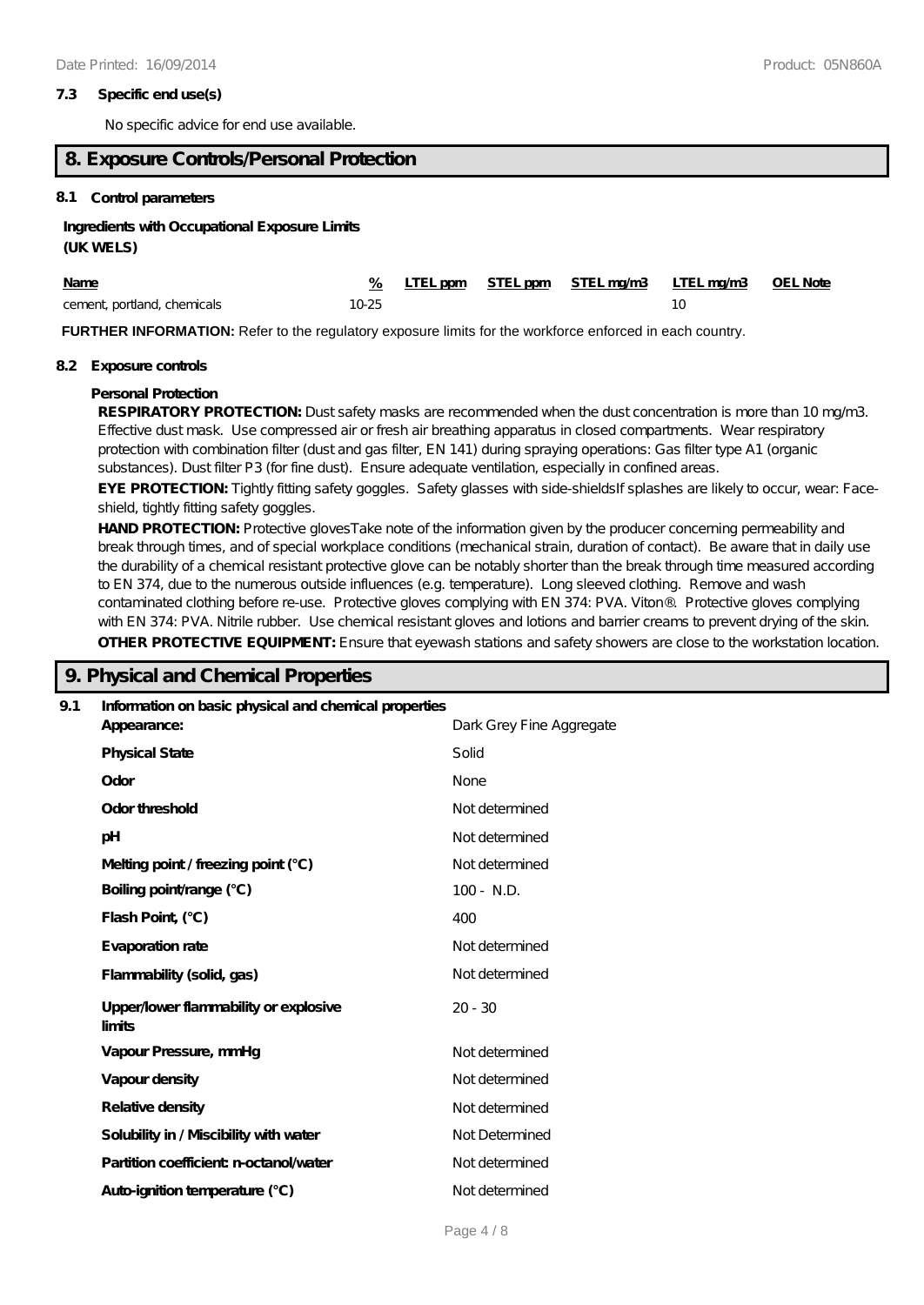| Decomposition temperature (°C)        | Not determined |
|---------------------------------------|----------------|
| <b>Viscosity</b>                      | Not determined |
| Explosive properties                  | Not determined |
| Oxidising properties                  | Not determined |
| Other information<br>VOC Content g/l: |                |
|                                       | 0              |
| Specific Gravity (g/cm3)              | 2.650          |

### **10. Stability and Reactivity**

#### **10.1 Reactivity**

**9.2 Other information**

No reactivity hazards known under normal storage and use conditions.

#### **10.2 Chemical stability**

Stable under recommended storage conditions. Stable under normal conditions.

#### **10.3 Possibility of hazardous reactions**

Hazardous polymerisation does not occur.

#### **10.4 Conditions to avoid**

Exposure to moisture. Avoid moisture. Avoid heat, sparks, flames and other ignition sources.

#### **10.5 Incompatible materials**

Do not store near acids. Keep away from oxidising agents and strongly acid or alkaline materials. AcidsStrong oxidizing agents. Avoid contact with acids, alkalies, and strong oxidising agents.

#### **10.6 Hazardous decomposition products**

No hazardous decomposition products are known. Carbon monoxide (CO), carbon dioxide (CO2), oxides of nitrogen (NOx)

### **11. Toxicological Information**

### **11.1 Information on toxicological effects**

- **Acute Toxicity:**
	- **Oral LD50:**

**Inhalation LC50:**

| Imitation:                 | No information available. |
|----------------------------|---------------------------|
| Corrosivity:               | No information available. |
| Sensitization:             | No information available. |
| Repeated dose toxicity:    | No information available. |
| Carcinogenicity:           | No information available. |
| Mutagenicity:              | No information available. |
| Toxicity for reproduction: | No information available. |

**If no information is available above under Acute Toxicity then the acute effects of this product have not been tested. Data on individual components are tabulated below:**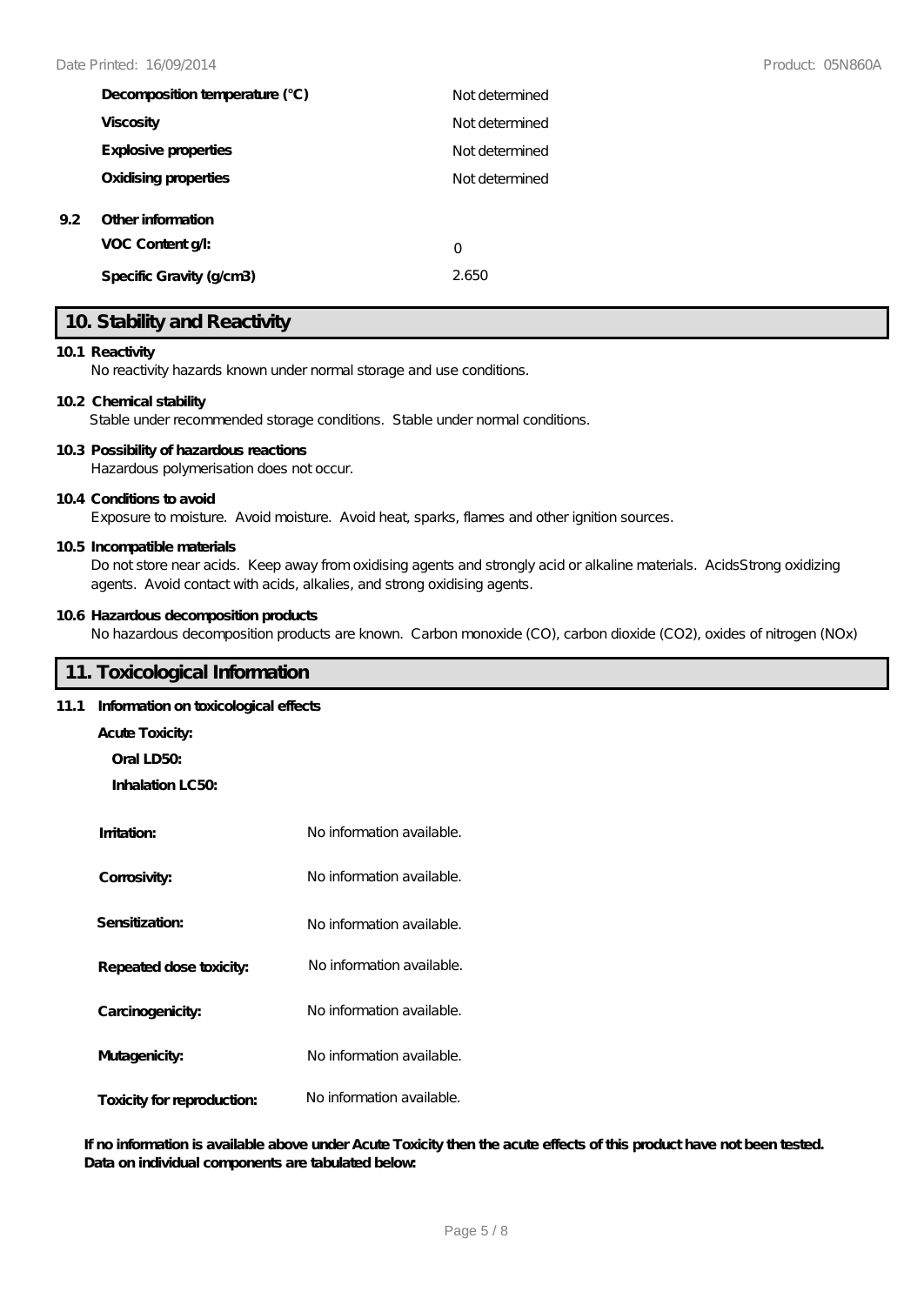### **CAS-No. Chemical Name Oral LD50 Dermal LD50 Vapor LC50**

Data at the substance level is not available.

#### **Additional Information:**

This product may contain Ethyl Benzene, which is listed by IARC as possibly carcinogenic to humans (Group 2B). This listing is based on inadequate evidence of carcinogenicity in humans and sufficient evidence in experimental animals. Exposure to component solvent vapour concentrations in excess of the stated occupational exposure limit may result in adverse health effect, such as mucous membrane and respiratory system irritation and adverse effect on kidney, liver and central nervous system. Respiration of solvent vapour may cause dizziness. Repeated and prolonged exposure to solvents may cause brain and nervous system damage.

### **12. Ecological Information**

| 121        | Toxicity:                             |                |                |                                                                                    |
|------------|---------------------------------------|----------------|----------------|------------------------------------------------------------------------------------|
|            | EC5048hr (Daphnia):                   | No information |                |                                                                                    |
|            | IC5072hr (Algae):                     | No information |                |                                                                                    |
|            | LC50 96hr (fish):                     | No information |                |                                                                                    |
|            | 122 Persistence and degradability:    | No information |                |                                                                                    |
|            | 12.3 Bioaccumulative potential:       | No information |                |                                                                                    |
| 12.4       | Mobility in soil:                     | No information |                |                                                                                    |
| 12.5       | Results of PBT and vPvB<br>assessment |                |                | The product does not meet the criteria for PBT NPvB in accordance with Annex XIII. |
|            | 126 Other adverse effects:            | No information |                |                                                                                    |
| CAS-No.    | <b>Chemical Name</b>                  | EC5048hr       | IC5072hr       | LC5096hr                                                                           |
| 65997-15-1 | cement, portland, chemicals           | No information | No information |                                                                                    |

### **13. Disposal Considerations**

**13.1 WASTE TREATMENT METHODS:** In accordance with local and national regulations. Do not burn, or use a cutting torch on, the empty drum. If recycling is not practicable, dispose of in compliance with local regulations. According to the European Waste Catalogue, Waste Codes are not product specific, but application specific. Empty containers should be taken to an approved waste handling site for recycling or disposal. Dispose of waste material at an approved (hazardous) waste treatment/disposal facility in accordance with applicable local state, and federal regulations. Do not dispose of waste with normal garbage, or to sewer systems.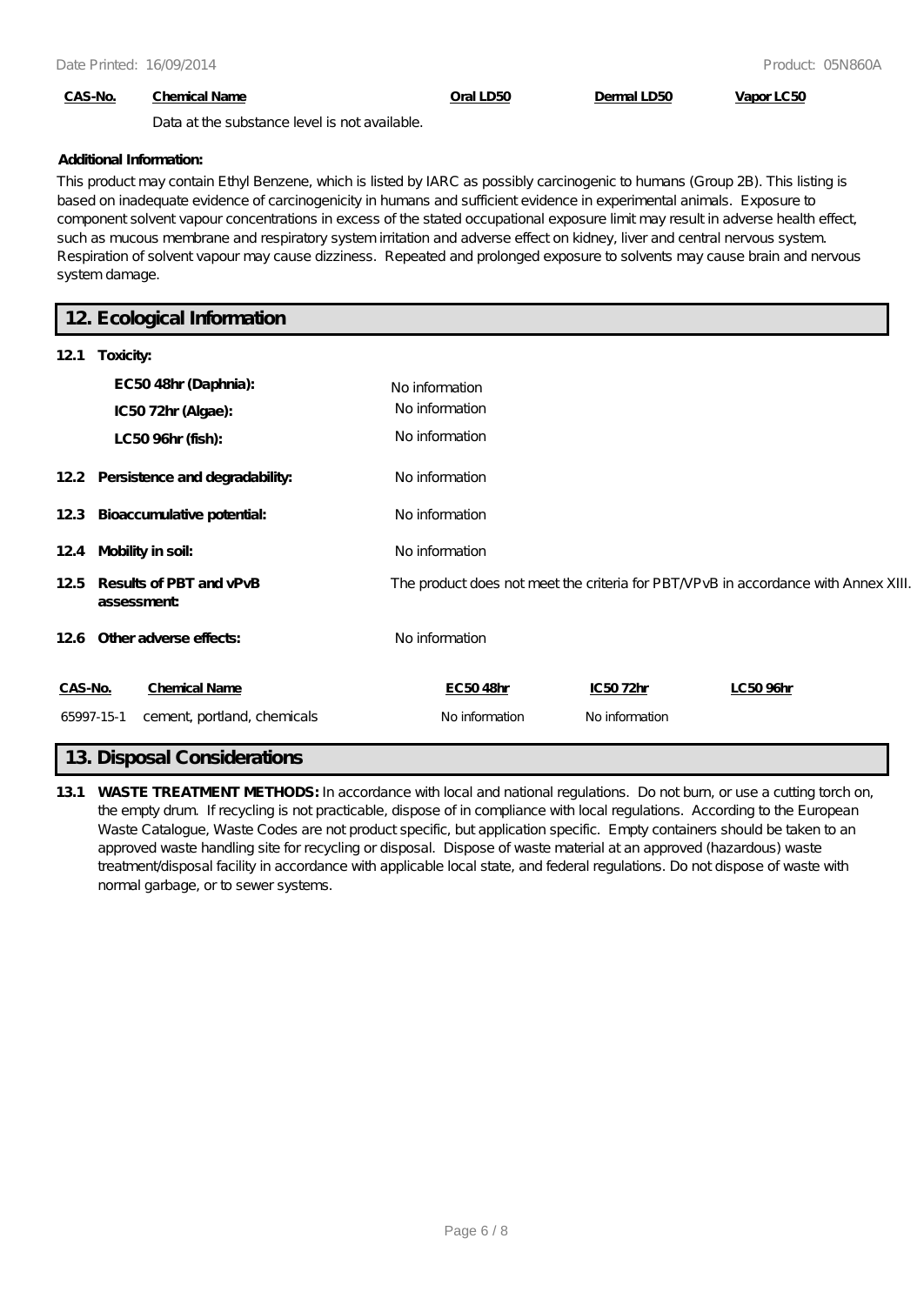# **14. Transport Information 14.1 UN number 14.2 UN proper shipping name** Not regulated for transport according to ADR/RID, IMDG, and IATA regulations. **Technical name 14.3 Transport hazard class(es) Subsidiary shipping hazard 14.4 Packing group 14.5 Environmental hazards 14.6 Special precautions for user** Not applicable **EmS-No.: Transport in bulk according to Annex II 14.7** Not applicable **of MARPOL 73/78 and the IBC code 15. Regulatory Information 15.1 Safety, health and environmental regulations/legislation for the substance or mixture: National Regulations: Denmark Product Registration Number:**

**Danish MAL Code:**

**Sweden Product Registration Number:**

**Norway Product Registration Number:**

**WGK Class:**

#### **15.2 Chemical Safety Assessment:**

No Chemical Safety Assessment has been carried out for this substance/mixture by the supplier.

### **16. Other Information**

### **Text for GHS Hazard Statements shown in Section 3 describing each ingredient:**

| H315 | Causes skin irritation.              |
|------|--------------------------------------|
| H317 | May cause an allergic skin reaction. |
| H318 | Causes serious eye damage.           |

#### **Reasons for revision**

This is a new Safety Data Sheet (SDS).

List of References:

This Safety Data Sheet was compiled with data and information from the following sources:

The Ariel Regulatory Database provided by the 3E Corporation in Copenhagen, Denmark ESIS (The European Chemical Substances Information System), provided by the European Commission Joint Research Centre in Ispra, Italy Annex VI of the EU Council Directive 67/548/EEC Council Directive 67/548/EEC - Annex I or EU Council Directive 1999/45/EC European Union (EC) Regulation No. 1272/2008 on the classification, labelling and packaging of substances and mixtures (CLP Regulation) EU Council Decision 2000/532/EC and its Annex entitled "List of Wastes"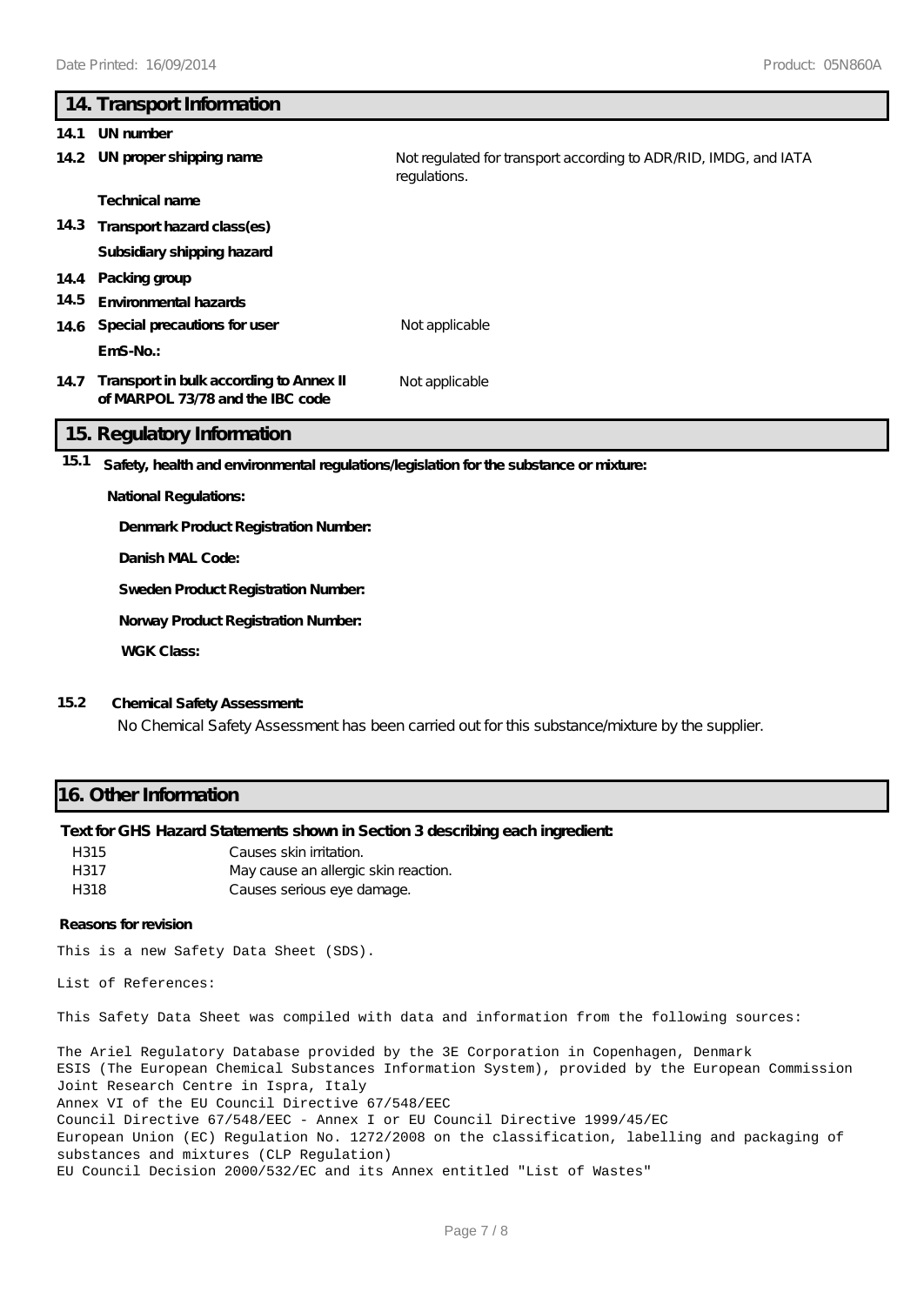#### Acronym & Abbreviation Key:

| CLP           | Classification, Labeling & Packaging Regulation                                                                  |
|---------------|------------------------------------------------------------------------------------------------------------------|
| EC            | European Commission                                                                                              |
| EU            | European Union                                                                                                   |
| US            | United States                                                                                                    |
| CAS           | Chemical Abstract Service                                                                                        |
| <b>EINECS</b> | European Inventory of Existing Chemical Substances                                                               |
| REACH         | Registration, Evaluation, Authorization of Chemicals Regulation                                                  |
| <b>GHS</b>    | Globally Harmonized System of Classification and Labeling of Chemicals                                           |
| LTEL          | Long term exposure limit                                                                                         |
| <b>STEL</b>   | Short term exposure limit                                                                                        |
| OEL           | Occupational exposure limit                                                                                      |
| ppm           | Parts per million                                                                                                |
| mq/m3         | Milligrams per cubic meter                                                                                       |
| TLV           | Threshold Limit Value                                                                                            |
| ACGIH         | American Conference of Governmental Industrial Hygienists                                                        |
| OSHA          | Occupational Safety & Health Administration                                                                      |
| PEL           | Permissible Exposure Limits                                                                                      |
| <b>VOC</b>    | Volatile organic compounds                                                                                       |
| g/1           | Grams per liter                                                                                                  |
| mq/kg         | Milligrams per kilogram                                                                                          |
| N/A           | Not applicable                                                                                                   |
| LD50          | Lethal dose at 50%                                                                                               |
| LC50          | Lethal concentration at 50%                                                                                      |
| EC50          | Half maximal effective concentration                                                                             |
| IC50          | Half maximal inhibitory concentration                                                                            |
| PBT           | Persistent bioaccumulative toxic chemical                                                                        |
| vPvB          | Very persistent and very bioaccumulative                                                                         |
| EEC           | European Economic Community                                                                                      |
| ADR           | International Transport of Dangerous Goods by Road                                                               |
| <b>RID</b>    | International Transport of Dangerous Goods by Rail                                                               |
| UN            | United Nations                                                                                                   |
| IMDG          | International Maritime Dangerous Goods Code                                                                      |
| IATA          | International Air Transport Association                                                                          |
| MARPOL        | International Convention for the Prevention of Pollution From Ships, 1973 as<br>modified by the Protocol of 1978 |
| IBC           | International Bulk Container                                                                                     |
|               |                                                                                                                  |

For further information, please contact: Technical Services Department

The information on this sheet corresponds to our present knowledge. It is not a specification and it does not guarantee specific properties. The information is intended to provide general guidance as to health and safety based upon our knowledge of the handling, storage, and use of the product. It is not applicable to unusual or non-standard uses of the product or where instructions and recommendations are not followed.

No Information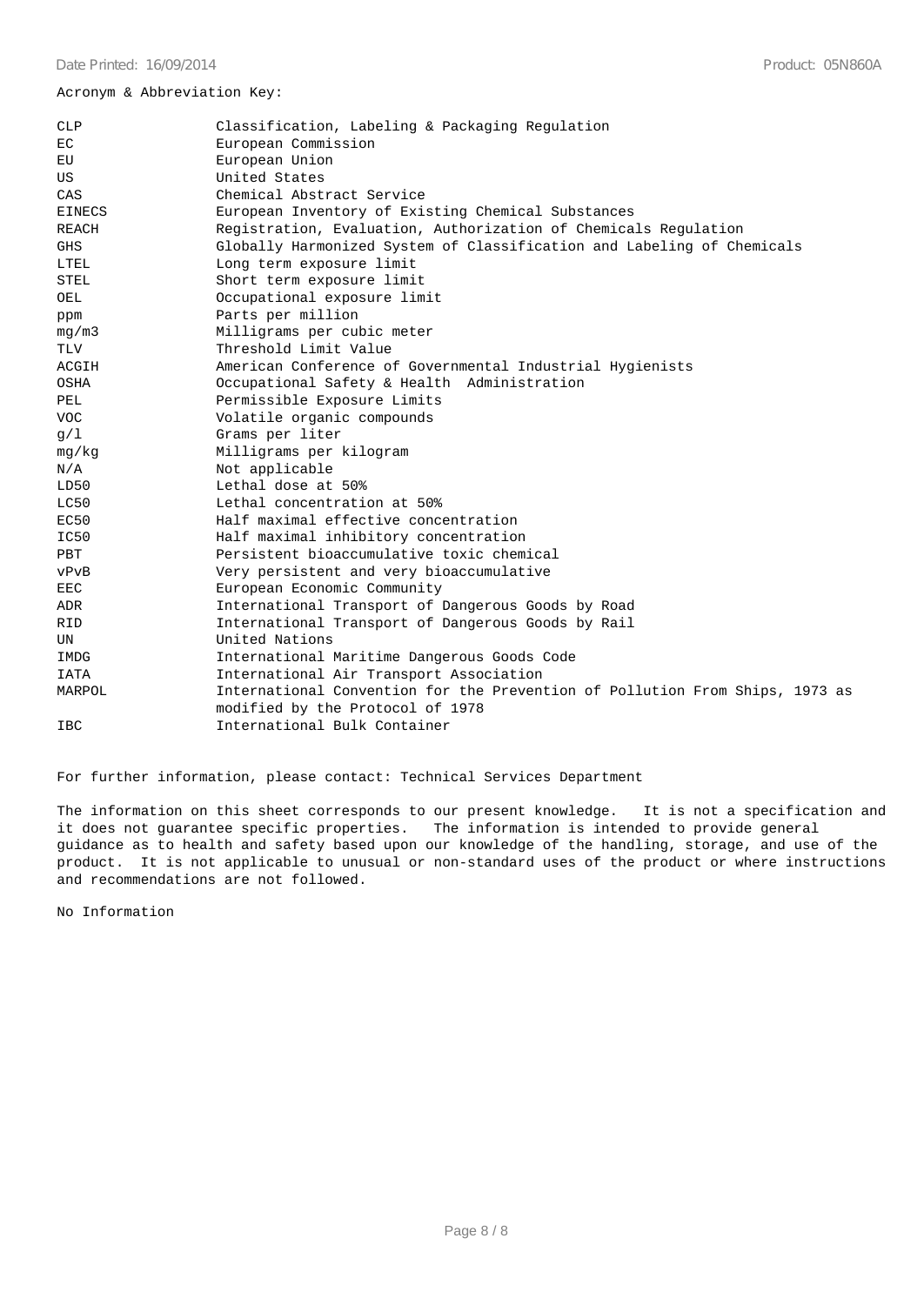## **Safety Data Sheet prepared to UN GHS Revision 3**



## **1. Identification of the Substance/Mixture and the Company/Undertaking**

| 1.1 | <b>Product Identifier</b>                                                               | 05N860H                                                             | <b>Revision Date:</b> | 16/09/2014    |
|-----|-----------------------------------------------------------------------------------------|---------------------------------------------------------------------|-----------------------|---------------|
|     | <b>Product Name:</b>                                                                    | EPICON GROUT RT (Hardener)                                          | Supercedes Date:      | <b>NewSDS</b> |
|     | 1.2 Relevant identified uses of the<br>substance or mixture and uses<br>advised against | Component of multicomponent<br>industrial coatings - Industrial use |                       |               |

### **1.3 Details of the supplier of the safety data sheet**

|     | Manufacturer:               | USL<br>Kingston House<br>3 Walton Road<br>Pattinson North<br>Washington<br>Tyne & Wear<br>NE 38 80 A<br>Regulatory / Technical Information: |
|-----|-----------------------------|---------------------------------------------------------------------------------------------------------------------------------------------|
|     |                             | +44(0)191 416 1530<br>www.usluk.com                                                                                                         |
|     | Datasheet Produced by:      | Norton, Catherine - info@ usluk.com                                                                                                         |
| 1.4 | Emergency telephone number. | CHEMTREC +1 703 5273887 (Outside US)                                                                                                        |

### **2. Hazard Identification**

### **2.1 Classification of the substance or mixture**

Acute Toxicity, Oral, category 4 Acute Toxicity, Dermal, category 4 Acute Toxicity, Inhalation, category 4 Reproductive Toxicity, category 2 Skin Corrosion, category 1 Skin Sensitizer, category 1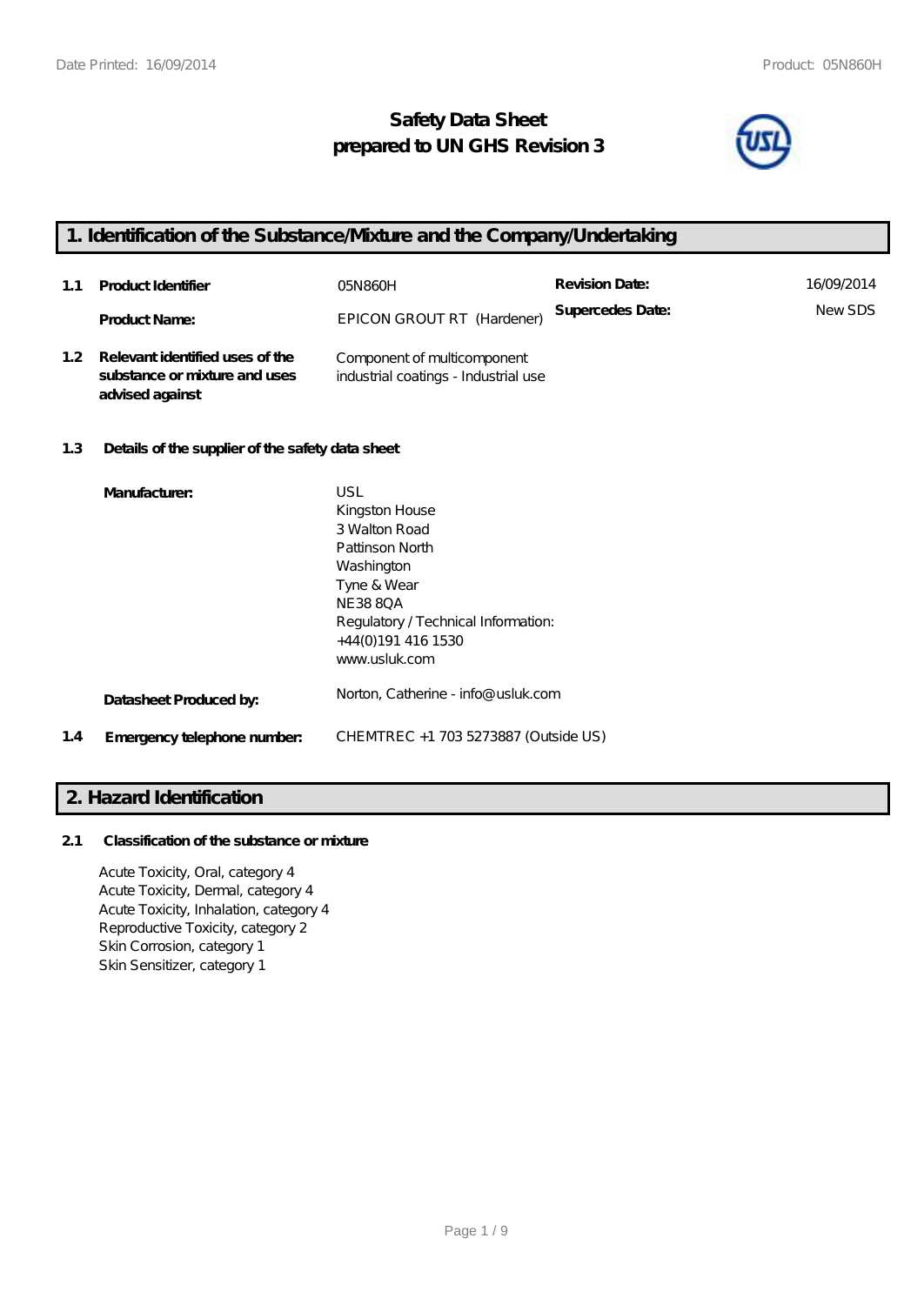#### **2.2 Label elements**

#### **Symbol(s) of Product**



**Signal Word**

Danger

### **Named Chemicals on Label**

4,4'-isopropylidenediphenol, benzyl alcohol, diethylenetriamine

### **HAZARD STATEMENTS**

| Acute Toxicity, Oral, category 4       | H302             | Harmful if swallowed.                                                                                                                     |
|----------------------------------------|------------------|-------------------------------------------------------------------------------------------------------------------------------------------|
| Acute Toxicity, Dermal, category 4     | H312             | Harmful in contact with skin.                                                                                                             |
| Acute Toxicity, Inhalation, category 4 | H332             | Harmful if inhaled.                                                                                                                       |
| Reproductive Toxicity, category 2      | H361             | Suspected of damaging fertility or the unborn child.                                                                                      |
| Skin Corrosion, category 1             | H314-1           | Causes severe skin burns and eye damage.                                                                                                  |
| Skin Sensitizer, category 1            | H317             | May cause an allergic skin reaction.                                                                                                      |
| <b>PRECAUTION PHRASES</b>              |                  |                                                                                                                                           |
|                                        | P <sub>260</sub> | Do not breathe dust/fume/gas/mist/vapours/spray.                                                                                          |
|                                        | P <sub>264</sub> | Wash hands thoroughly after handling.                                                                                                     |
|                                        | P270             | Do no eat, drink or smoke when using this product                                                                                         |
|                                        | P <sub>281</sub> | Use personal protective equipment as required.                                                                                            |
|                                        | $P301 + 310$     | IF SWALLOWED: Immediately call a POISON CENTER or                                                                                         |
|                                        |                  | doctor/physician.                                                                                                                         |
|                                        | P302+352         | IF ON SKIN: Wash with plenty of soap and water.                                                                                           |
|                                        | $P303+361+353$   | IF ON SKIN (or hair): Remove/Take off immediately all<br>contaminated clothing. Rinse skin with water/shower.                             |
|                                        | P304+340         | IF INHALED: Remove victim to fresh air and keep at rest in<br>a position comfortable for breathing.                                       |
|                                        | $P305+351+338$   | IF IN EYES: Rinse cautiously with water for several minutes.<br>Remove contact lenses, if present and easy to do so.<br>Continue rinsing. |
|                                        | P308+313         | IF exposed or concerned: Get medical advice /attention                                                                                    |
|                                        | P312             | Call a POISON CENTER or doctor/physician if you feel<br>unwell.                                                                           |
|                                        | P333+313         | If skin irritation or rash occurs: Get medical advice attention.                                                                          |
|                                        | P352             | Wash with plenty of soap and water.                                                                                                       |

#### **2.3 Other hazards**

Not applicable

### **Results of PBT and vPvB assessment:**

The product does not meet the criteria for PBT/VPvB in accordance with Annex XIII.

## **3. Composition/Information On Ingredients**

### **3.1 Substances**

| Hazardous Ingredients |                             |           |  |
|-----------------------|-----------------------------|-----------|--|
| CAS-No.               | <b>Chemical Name</b>        | %         |  |
| 111-40-0              | diethylenetriamine          | 50-75     |  |
| $100 - 51 - 6$        | benzyl alcohol              | 25-50     |  |
| 80-05-7               | 4,4'-isopropylidenediphenol | $10 - 25$ |  |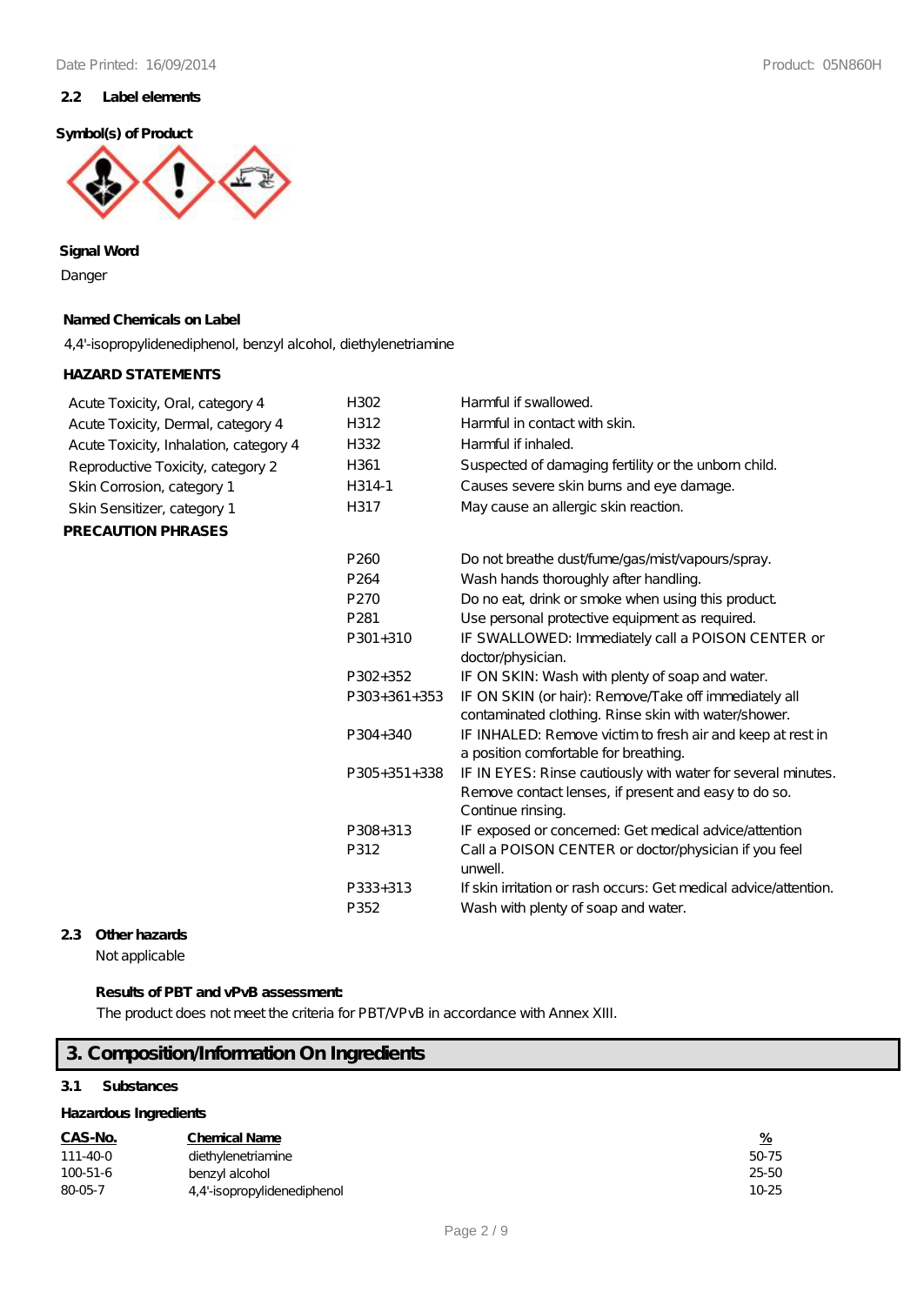| CAS-No.        | GHS Symbols       | GHS Hazard Statements    | M-Factors        |
|----------------|-------------------|--------------------------|------------------|
| 111-40-0       | GHSO5-GHSO6       | H302-312-314-317-318-331 | $\cup$           |
| $100 - 51 - 6$ | GHS 07            | H302-319-332             | $\left( \right)$ |
| 80-05-7        | GHSO5-GHSO7-GHSO8 | H317-318-335-361F        |                  |

Additional Information: The text for GHS Hazard Statements shown above (if any) is given in Section 16.

### **4. First-aid Measures**

#### **4.1 Description of First Aid Measures**

**AFTER INHALATION:** Move to fresh air. Give oxygen or artificial respiration if needed. Call a physician or poison control centre immediately. Remove person to fresh air. If signs/symptoms continue, get medical attention.

**AFTER SKIN CONTACT:** Wash off immediately with soap and plenty of water while removing all contaminated clothes and shoes. If skin irritation persists, call a physician. In case of contact, immediately flush skin with plenty of water for at least 15 minutes while removing contaminated clothing and shoes. Flush skin with large amounts of water. If irritation develops and persists, get medical attention.

**AFTER EYE CONTACT:** Rinse thoroughly with plenty of water for at least 15 minutes and consult a physician. Remove contact lenses.

**AFTER INGESTION:** Gently wipe or rinse the inside of the mouth with water. Do NOT induce vomiting. Never give anything by mouth to an unconscious person. If swallowed, call a poison control centre or doctor immediately.

#### **4.2 Most important symptoms and effects, both acute and delayed**

Causes burns. Harmful in contact with skin and if swallowed. May be harmful if swallowed. Corrosive after repeated contact with skin and mucous membranes.

#### **4.3 Indication of any immediate medical attention and special treatment needed**

No information available on clinical testing and medical monitoring. Specific toxicological information on substances, if available, can be found in section 11.

#### **5. Fire-fighting Measures**

#### **5.1 Extinguishing Media:**

Alcohol Foam, Carbon Dioxide, Dry Chemical, Water Fog

**FOR SAFETY REASONS NOT TO BE USED:** Alcohol, Alcohol based solutions, any other media not listed above.

#### **5.2 Special hazards arising from the substance or mixture** No Information

#### **5.3 Advice for firefighters**

In the event of fire, wear self-contained breathing apparatus. Water sprayDry powderAlcohol-resistant foamCarbon dioxide (CO2)High volume water jet.

### **6. Accidental Release Measures**

#### **6.1 Personal precautions, protective equipment and emergency procedures**

Ensure adequate ventilation. Use personal protective equipment.

#### **6.2 Environmental precautions**

Should not be released into the environment.

#### **6.3 Methods and material for containment and cleaning up**

Pick up and transfer to properly labelled containers. Prevent further leakage or spillage if safe to do so. Contain spillage, soak up with non-combustible absorbent material, (e.g. sand, earth, diatomaceous earth, vermiculite) and transfer to a container for disposal according to local / national regulations (see section 13).

#### **6.4 Reference to other sections**

Please refer to disposal requirements or country specific disposal requirements for this material. See Section 13 for further information.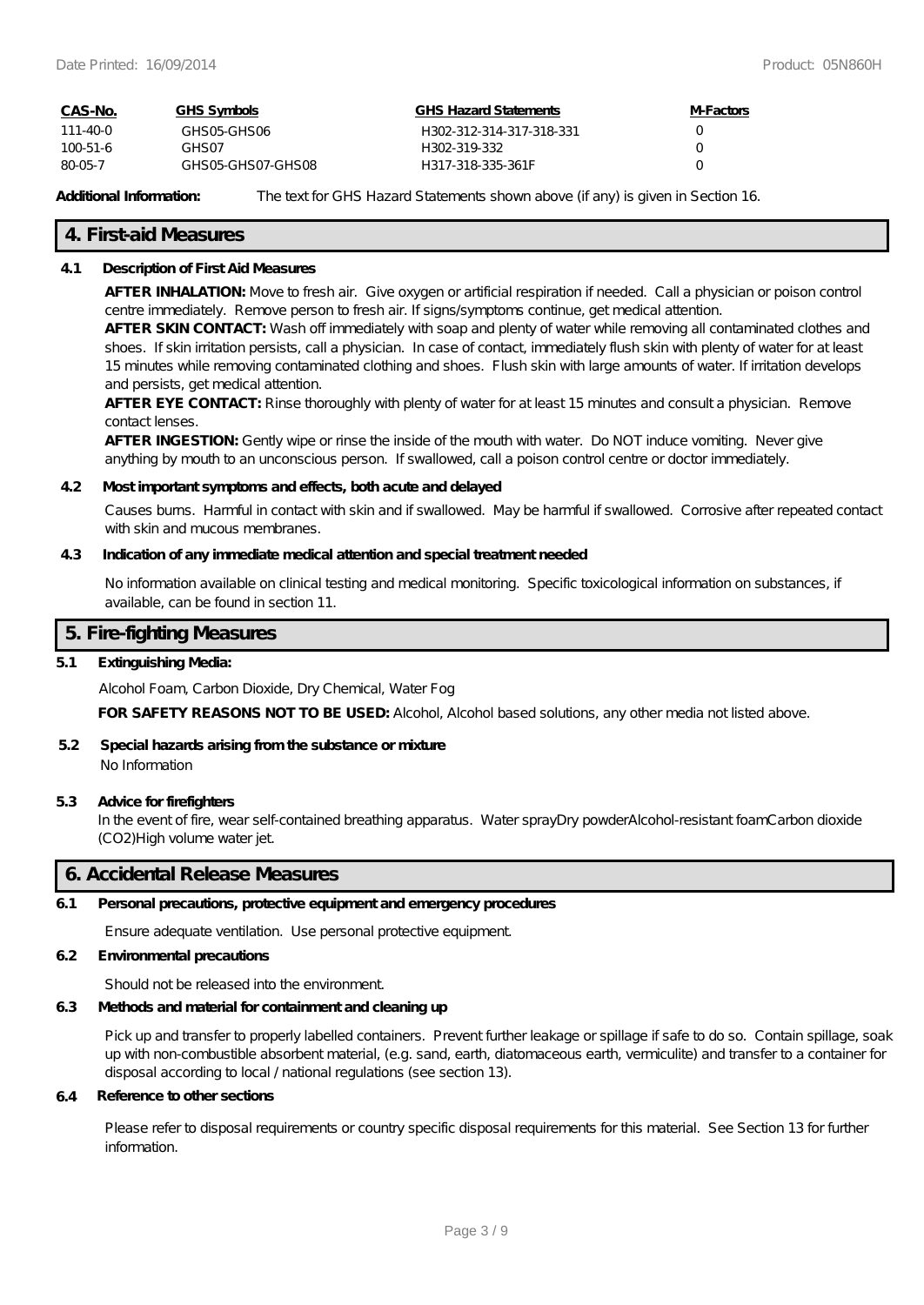### **7. Handling and Storage**

#### **7.1 Precautions for safe handling**

**INSTRUCTIONS FOR SAFE HANDLING:** Keep containers dry and tightly closed to avoid moisture absorption and contamination. Wear personal protective equipment. Do not breathe vapours or spray mist. Wash thoroughly after handling. Avoid contact with skin and clothing. Do not get in eyes, on skin, or on clothing. Use only with adequate ventilation/personal protection.

**PROTECTION AND HYGIENE MEASURES:** Handle in accordance with good industrial hygiene and safety practice. Wash hands before breaks and at the end of workday. When using, do not eat, drink or smoke. Avoid contact with the skin and the eyes. Wash hands before eating, drinking, or smoking.

#### **7.2 Conditions for safe storage, including any incompatibilities**

#### **CONDITIONS TO AVOID:** Direct sources of heat.

**STORAGE CONDITIONS:** Keep container tightly closed in a dry and well-ventilated place. Keep containers tightly closed in a cool, well-ventilated place. Keep in a dry, cool and well-ventilated place.

#### **7.3 Specific end use(s)**

No specific advice for end use available.

### **8. Exposure Controls/Personal Protection**

#### **8.1 Control parameters**

#### **Ingredients with Occupational Exposure Limits**

#### **(UK WELS)**

| <b>Name</b>                 | %       | LTEL ppm | STEL ppm STEL mg/m3 | LTEL mg/m3 | <b>OEL Note</b> |
|-----------------------------|---------|----------|---------------------|------------|-----------------|
| diethylenetriamine          | 50-75 1 |          |                     | 4.3        |                 |
| benzyl alcohol              | 25-50   |          |                     |            |                 |
| 4,4'-isopropylidenediphenol | 10-25   |          |                     | 10         |                 |

**FURTHER INFORMATION:** Refer to the regulatory exposure limits for the workforce enforced in each country.

#### **8.2 Exposure controls**

#### **Personal Protection**

**RESPIRATORY PROTECTION:** Use only with ventilation to keep levels below exposure guidelines reported in this document. User should test and monitor exposure levels to ensure all personnel are below guidelines. If not sure, or not able to monitor, use State or federally approved supplied air respirator. For silica containing coatings in a liquid state, and/or if no exposure limits are established above, air-supplied respirators are generally not required.

**EYE PROTECTION:** Tightly fitting safety goggles. Safety glasses with side-shields

HAND PROTECTION: Gloves should be discarded and replaced if there is any indication of degradation or chemical breakthrough. Impervious glovesChemical resistant apronLong sleeved clothing. Remove and wash contaminated clothing before re-use.

**OTHER PROTECTIVE EQUIPMENT: No Information** 

### **9. Physical and Chemical Properties**

#### **9.1 Information on basic physical and chemical properties**

| Appearance:                           | Amber Liquid   |
|---------------------------------------|----------------|
| <b>Physical State</b>                 | Liquid         |
| Odor                                  | Amine Type     |
| Odor threshold                        | Not determined |
| рH                                    | Not determined |
| Melting point / freezing point $(°C)$ | Not determined |
| Boiling point/range (°C)              | $130 - N.D.$   |
| Flash Point (°C)                      | 95             |
| Evaporation rate                      |                |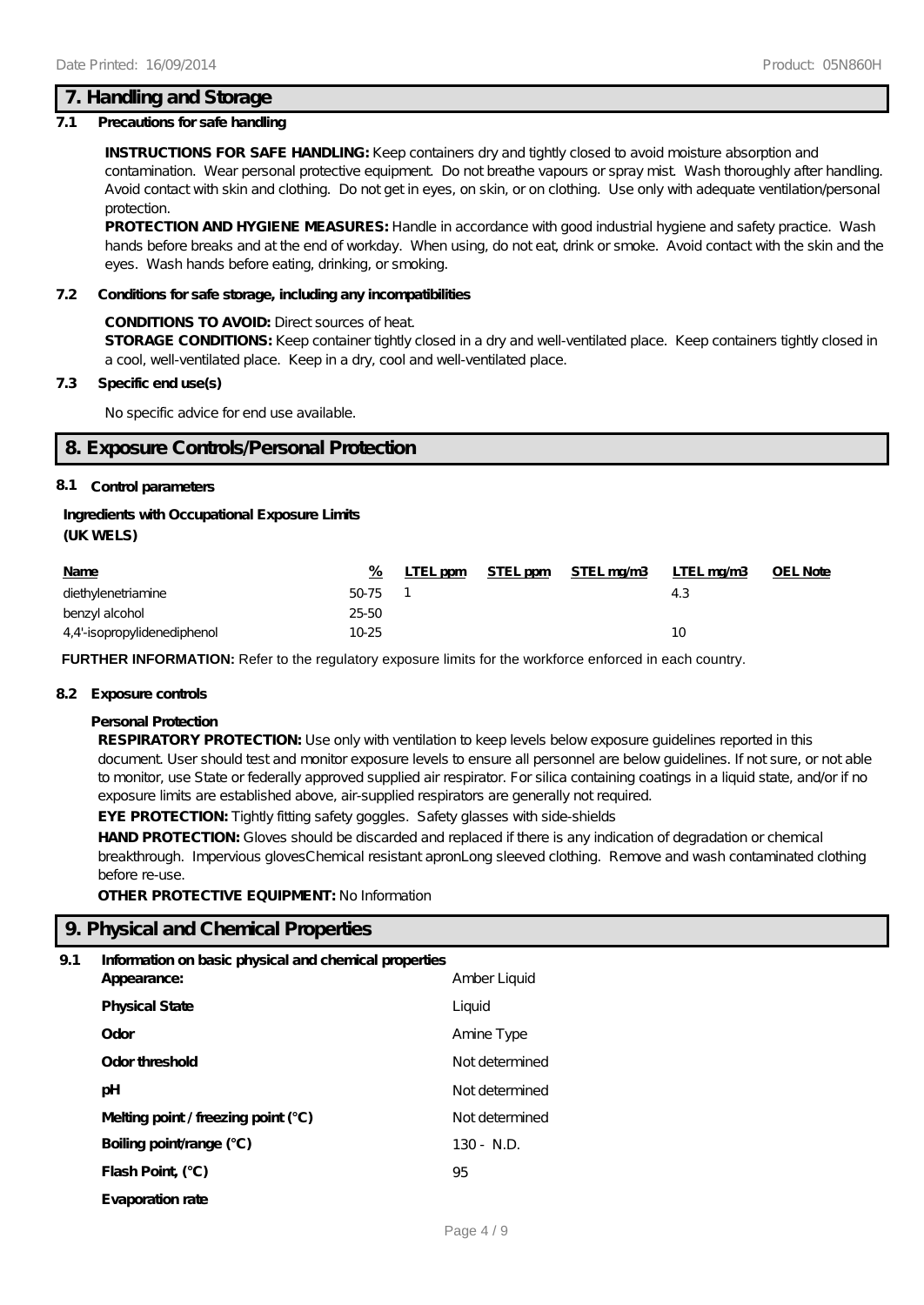|                                                 | Not determined |
|-------------------------------------------------|----------------|
| Flammability (solid, gas)                       | Not determined |
| Upper/lower flammability or explosive<br>limits | $10 - 20$      |
| Vapour Pressure, mmHg                           | Not determined |
| Vapour density                                  | Not determined |
| Relative density                                | Not determined |
| Solubility in / Miscibility with water          | Not Determined |
| Partition coefficient n-octanol/water           | Not determined |
| Auto-ignition temperature (°C)                  | Not determined |
| Decomposition temperature (°C)                  | Not determined |
| <b>Viscosity</b>                                | Not determined |
| Explosive properties                            | Not determined |
| Oxidising properties                            | Not determined |
| Other information                               |                |
| VOC Content g/l:                                | $\Omega$       |
| Specific Gravity (g/cm3)                        | 1.050          |

## **10. Stability and Reactivity**

### **10.1 Reactivity**

**9.2 Other information**

No reactivity hazards known under normal storage and use conditions.

### **10.2 Chemical stability**

Stable under normal conditions.

#### **10.3 Possibility of hazardous reactions**

Hazardous polymerisation does not occur.

### **10.4 Conditions to avoid**

Direct sources of heat.

### **10.5 Incompatible materials**

Strong oxidizing agents.

#### **10.6 Hazardous decomposition products**

Carbon dioxide (CO2), carbon monoxide (CO), oxides of nitrogen (NOx), dense black smoke.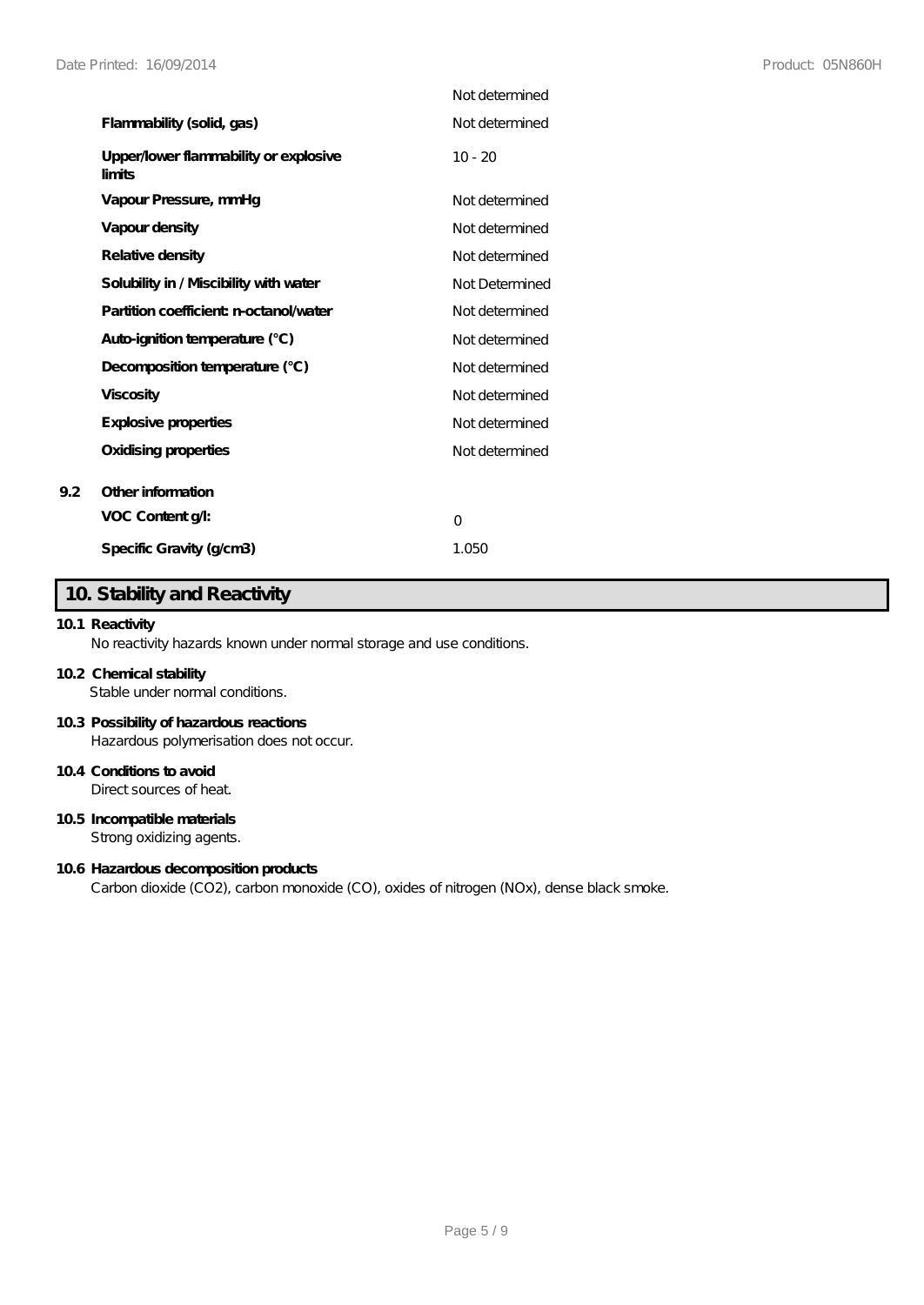### **11. Toxicological Information**

### **11.1 Information on toxicological effects**

- **Acute Toxicity:**
	- **Oral LD50:**
	- **Inhalation LC50:**

| Imitation:                 | No information available. |
|----------------------------|---------------------------|
| Corrosivity:               | No information available. |
| Sensitization:             | No information available. |
| Repeated dose toxicity:    | No information available. |
| Carcinogenicity:           | No information available. |
| Mutagenicity:              | No information available. |
| Toxicity for reproduction: | No information available. |

### **If no information is available above under Acute Toxicity then the acute effects of this product have not been tested. Data on individual components are tabulated below:**

| CAS-No.        | Chemical Name               | Oral LD50             | Dermal LD50              | Vapor LC50                       |
|----------------|-----------------------------|-----------------------|--------------------------|----------------------------------|
| 111-40-0       | diethylenetriamine          | 1080 mg/kg, oral, rat | 1090 mg/kg               | 10 mg/L /1 hour, inh, rat        |
| $100 - 51 - 6$ | benzyl alcohol              | 1230 mg/kg rat, oral  |                          | 1000 ppm/8hrs rat,<br>inhalation |
| 80-05-7        | 4,4'-isopropylidenediphenol | 5000 mg/kg, oral, rat | 3000 mg/kg, oral, rabbit |                                  |
|                |                             |                       |                          |                                  |

### **Additional Information:**

No Information

### **12. Ecological Information**

### **12.1 Toxicity:**

| EC5048hr (Daphnia):<br>IC5072hr (Algae):  | No information<br>No information                                                   |
|-------------------------------------------|------------------------------------------------------------------------------------|
| LC50 96hr (fish):                         | No information                                                                     |
| 12.2 Persistence and degradability:       | No information                                                                     |
| 12.3 Bioaccumulative potential:           | No information                                                                     |
| 124 Mobility in soil:                     | No information                                                                     |
| 125 Results of PBT and vPvB<br>assessment | The product does not meet the criteria for PBT/VPvB in accordance with Annex XIII. |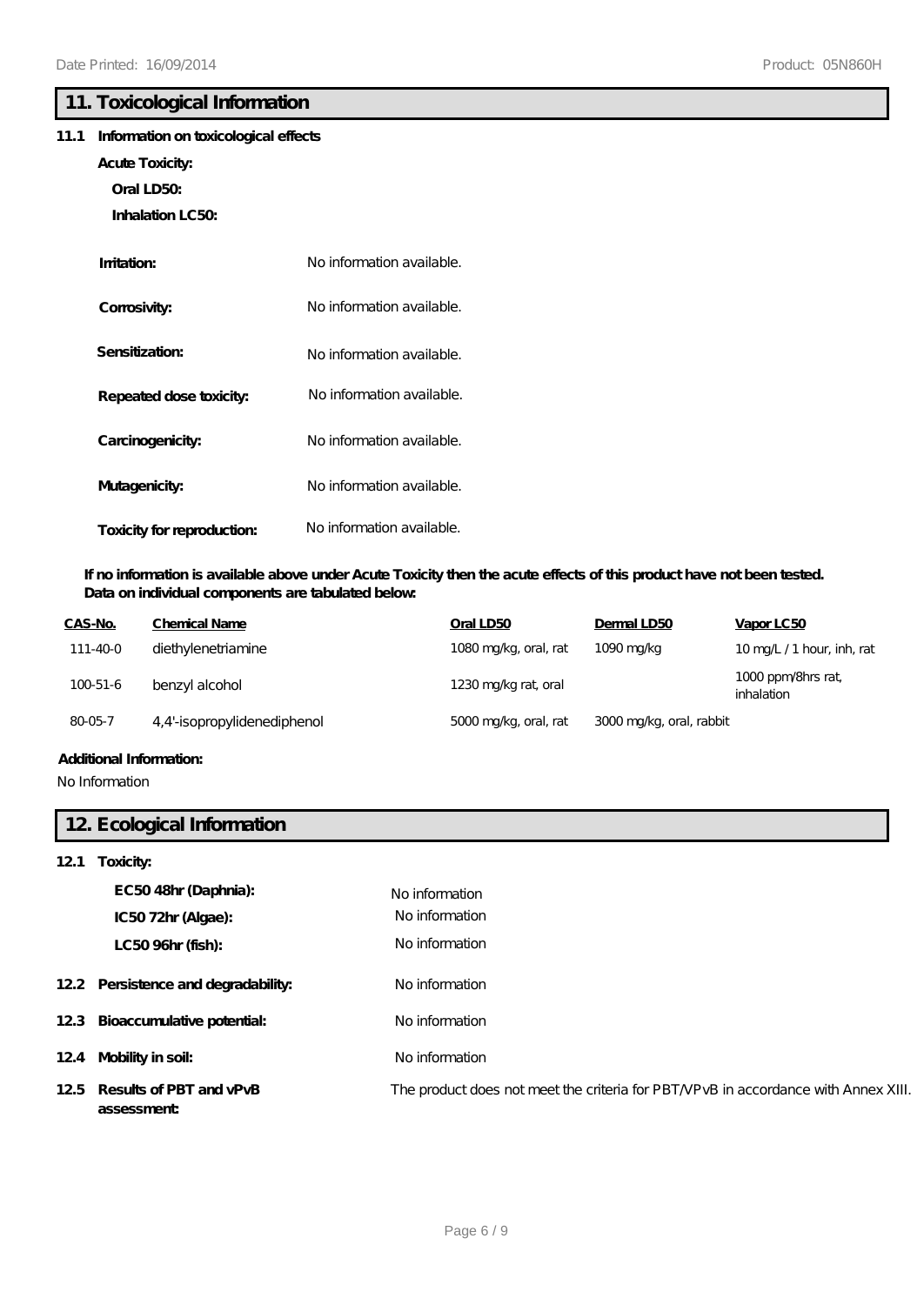#### **12.6 Other adverse effects:** No information

| CAS-No.  | <b>Chemical Name</b>        | EC5048hr           | IC5072hr         | LC5096hr                 |
|----------|-----------------------------|--------------------|------------------|--------------------------|
| 111-40-0 | diethylenetriamine          | 780 mg/            | No information   | $430 \,\mathrm{mag}$     |
| 100-51-6 | benzyl alcohol              | No information     | 700 mg/L (algae) | $10 \text{ mg/L}$ (fish) |
| 80-05-7  | 4,4'-isopropylidenediphenol | $10.2 \text{ mag}$ | No information   | $205 \,\mathrm{mag}$     |

### **13. Disposal Considerations**

### **13.1 WASTE TREATMENT METHODS:** It must undergo special treatment, e.g. at suitable disposal site, to comply with local regulations. Dispose of in accordance with local regulations.

|      | 14. Transport Information                                                   |                                                                      |
|------|-----------------------------------------------------------------------------|----------------------------------------------------------------------|
| 14.1 | UN number                                                                   | 2735                                                                 |
|      | 14.2 UN proper shipping name                                                | Amines, liquid, corrosive, N.O.S. (Contains mixed aliphatic amines). |
|      | Technical name                                                              |                                                                      |
| 14.3 | Transport hazard class(es)                                                  | 8                                                                    |
|      | Subsidiary shipping hazard                                                  |                                                                      |
|      | 14.4 Packing group                                                          | $\mathbf{III}$                                                       |
| 14.5 | <b>Environmental hazards</b>                                                |                                                                      |
| 14.6 | Special precautions for user                                                | Not applicable                                                       |
|      | $EmS-No.$ :                                                                 | $F-A, S-B$                                                           |
| 14.7 | Transport in bulk according to Annex II<br>of MARPOL 73/78 and the IBC code | Not applicable                                                       |

### **15. Regulatory Information**

**15.1 Safety, health and environmental regulations/legislation for the substance or mixture:**

**National Regulations:**

**Denmark Product Registration Number:**

**Danish MAL Code:**

**Sweden Product Registration Number:**

**Norway Product Registration Number:**

**WGK Class:**

### **15.2 Chemical Safety Assessment:**

No Chemical Safety Assessment has been carried out for this substance/mixture by the supplier.

### **16. Other Information**

### **Text for GHS Hazard Statements shown in Section 3 describing each ingredient:**

| H302 | Harmful if swallowed.                    |
|------|------------------------------------------|
| H312 | Harmful in contact with skin.            |
| H314 | Causes severe skin burns and eye damage. |
| H317 | May cause an allergic skin reaction.     |
| H318 | Causes serious eye damage.               |
| H319 | Causes serious eye irritation.           |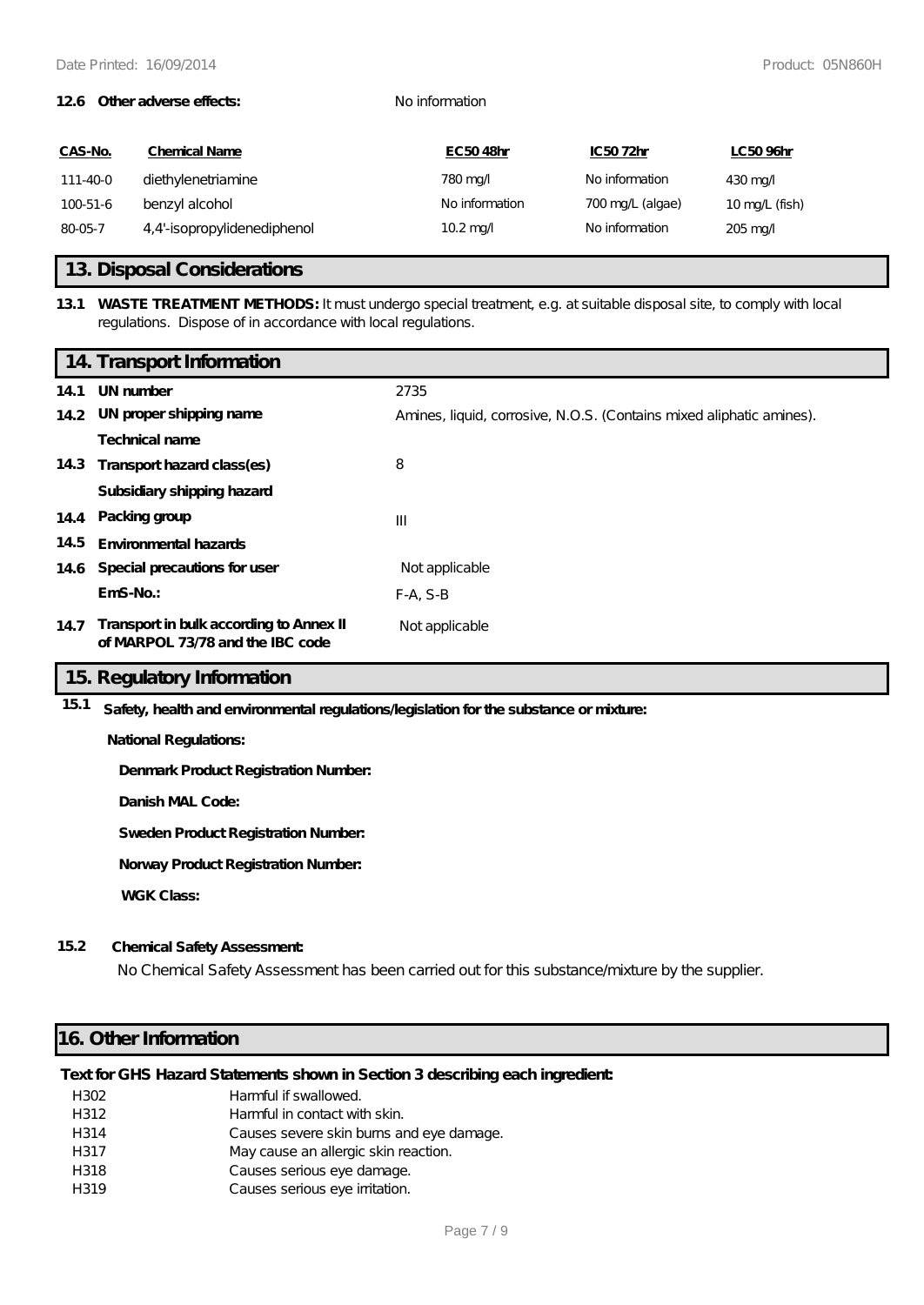| H331  | Toxic if inhaled.                 |
|-------|-----------------------------------|
| H332  | Harmful if inhaled.               |
| H335  | May cause respiratory irritation. |
| H361F | <undefined></undefined>           |

#### **Reasons for revision**

This is a new Safety Data Sheet (SDS).

List of References:

This Safety Data Sheet was compiled with data and information from the following sources:

The Ariel Regulatory Database provided by the 3E Corporation in Copenhagen, Denmark ESIS (The European Chemical Substances Information System), provided by the European Commission Joint Research Centre in Ispra, Italy Annex VI of the EU Council Directive 67/548/EEC Council Directive 67/548/EEC - Annex I or EU Council Directive 1999/45/EC European Union (EC) Regulation No. 1272/2008 on the classification, labelling and packaging of substances and mixtures (CLP Regulation) EU Council Decision 2000/532/EC and its Annex entitled "List of Wastes"

Acronym & Abbreviation Key:

| CLP           | Classification, Labeling & Packaging Regulation                              |  |
|---------------|------------------------------------------------------------------------------|--|
| EC            | European Commission                                                          |  |
| EU            | European Union                                                               |  |
| US            | United States                                                                |  |
| CAS           | Chemical Abstract Service                                                    |  |
| <b>EINECS</b> | European Inventory of Existing Chemical Substances                           |  |
| <b>REACH</b>  | Registration, Evaluation, Authorization of Chemicals Regulation              |  |
| <b>GHS</b>    | Globally Harmonized System of Classification and Labeling of Chemicals       |  |
| LTEL          | Long term exposure limit                                                     |  |
| <b>STEL</b>   | Short term exposure limit                                                    |  |
| OEL           | Occupational exposure limit                                                  |  |
| ppm           | Parts per million                                                            |  |
| mq/m3         | Milligrams per cubic meter                                                   |  |
| TLV           | Threshold Limit Value                                                        |  |
| ACGIH         | American Conference of Governmental Industrial Hygienists                    |  |
| OSHA          | Occupational Safety & Health Administration                                  |  |
| PEL           | Permissible Exposure Limits                                                  |  |
| <b>VOC</b>    | Volatile organic compounds                                                   |  |
| q/1           | Grams per liter                                                              |  |
| mg/kg         | Milligrams per kilogram                                                      |  |
| N/A           | Not applicable                                                               |  |
| LD50          | Lethal dose at 50%                                                           |  |
| LC50          | Lethal concentration at 50%                                                  |  |
| EC50          | Half maximal effective concentration                                         |  |
| IC50          | Half maximal inhibitory concentration                                        |  |
| PBT           | Persistent bioaccumulative toxic chemical                                    |  |
| vPvB          | Very persistent and very bioaccumulative                                     |  |
| <b>EEC</b>    | European Economic Community                                                  |  |
| ADR           | International Transport of Dangerous Goods by Road                           |  |
| <b>RID</b>    | International Transport of Dangerous Goods by Rail                           |  |
| UN            | United Nations                                                               |  |
| IMDG          | International Maritime Dangerous Goods Code                                  |  |
| <b>IATA</b>   | International Air Transport Association                                      |  |
| MARPOL        | International Convention for the Prevention of Pollution From Ships, 1973 as |  |
|               | modified by the Protocol of 1978                                             |  |
| <b>IBC</b>    | International Bulk Container                                                 |  |

For further information, please contact: Technical Services Department

The information on this sheet corresponds to our present knowledge. It is not a specification and